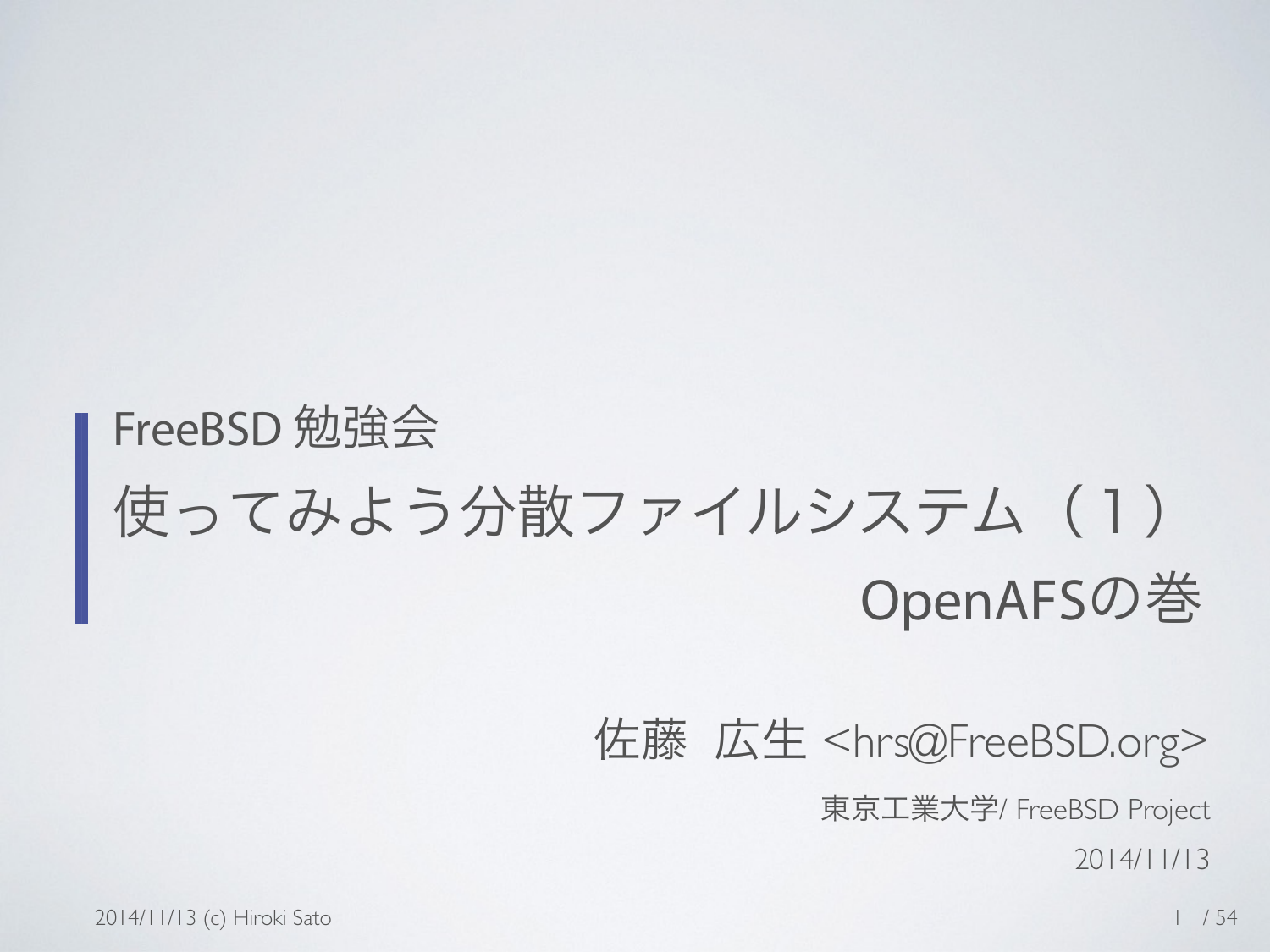

- ▶ 佐藤広生 (さとうひろき)
	- ▶ FreeBSD src/ports/doc committer
	- ▶ FreeBSDコアチームメンバ(2006より5期目), リリースエンジニア
	- ▶ FreeBSD Foundation理事(2008-)
	- ▶ 東京工業大学 助教
- ▶ 技術的なご相談は hrs@allbsd.org まで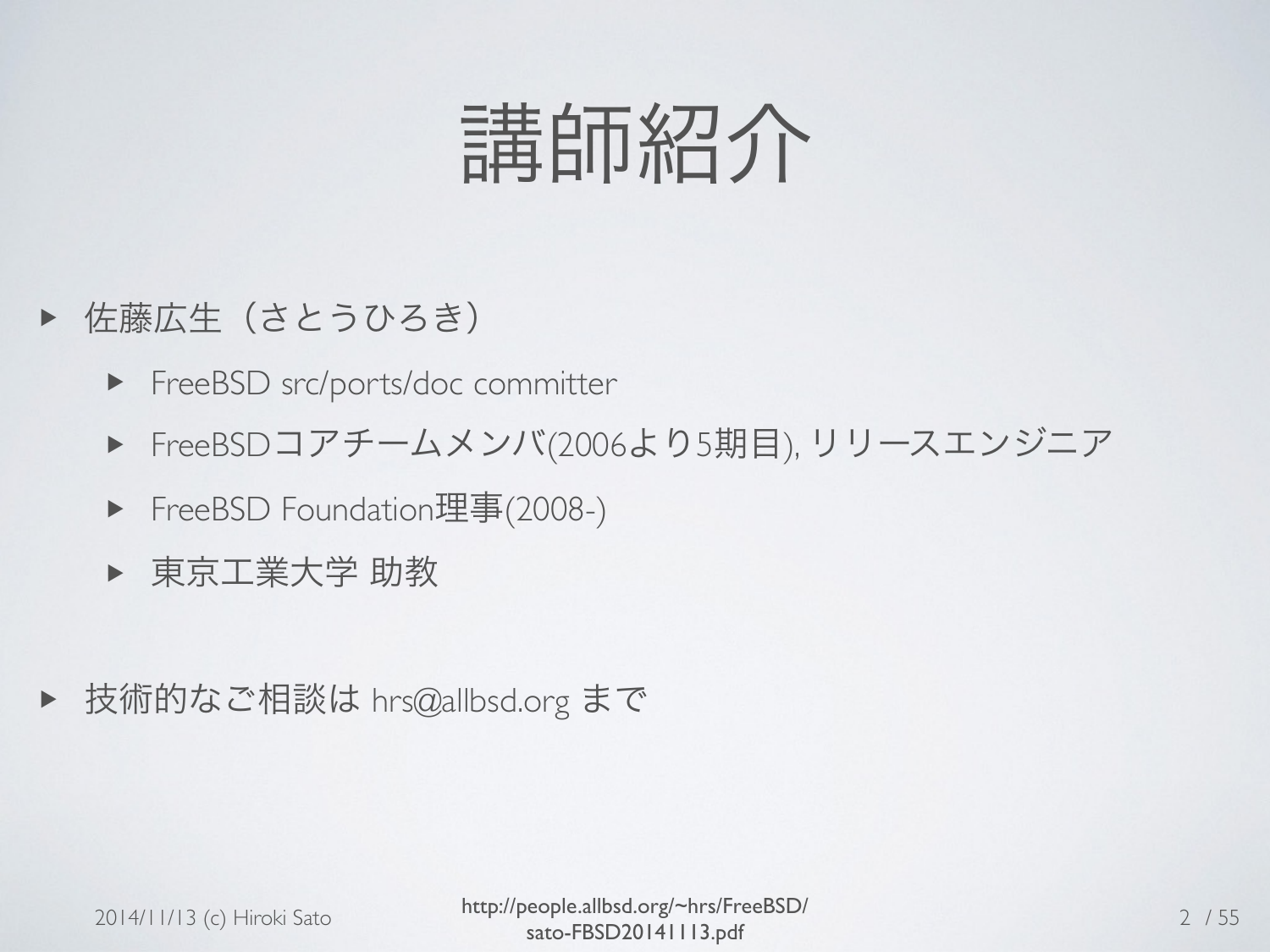# お話すること

#### ▶ 分散ファイルシステム

▶ どんなもの?

#### ▶ OpenAFS

- ▶ 背景知識
- ▶ 設定してみよう
	- ▶ Kerberos
	- ▶ DNS
	- ▶ シングルボリューム構成で動かすには
- ▶ 実用的な構成方法は、次回に解説します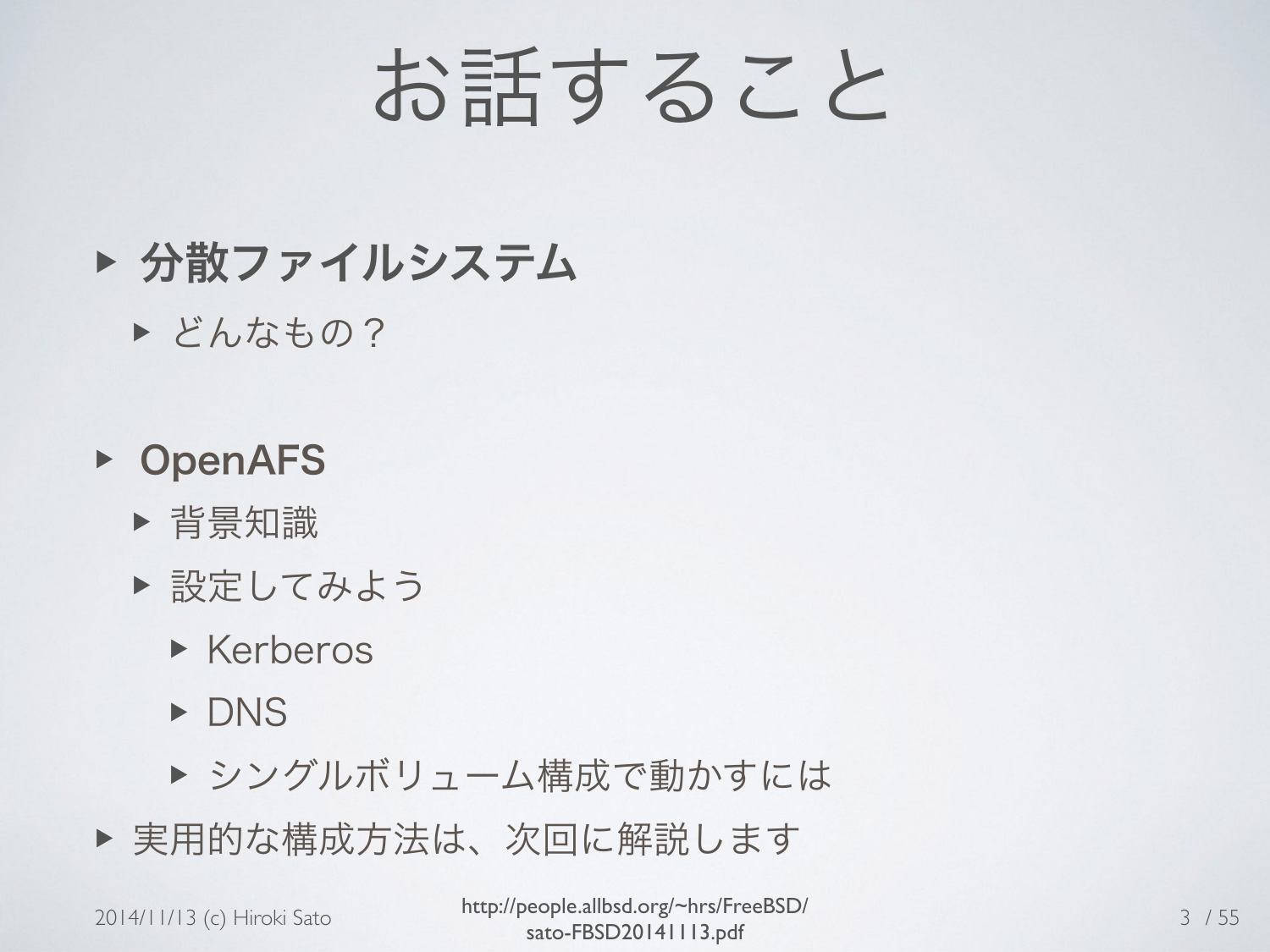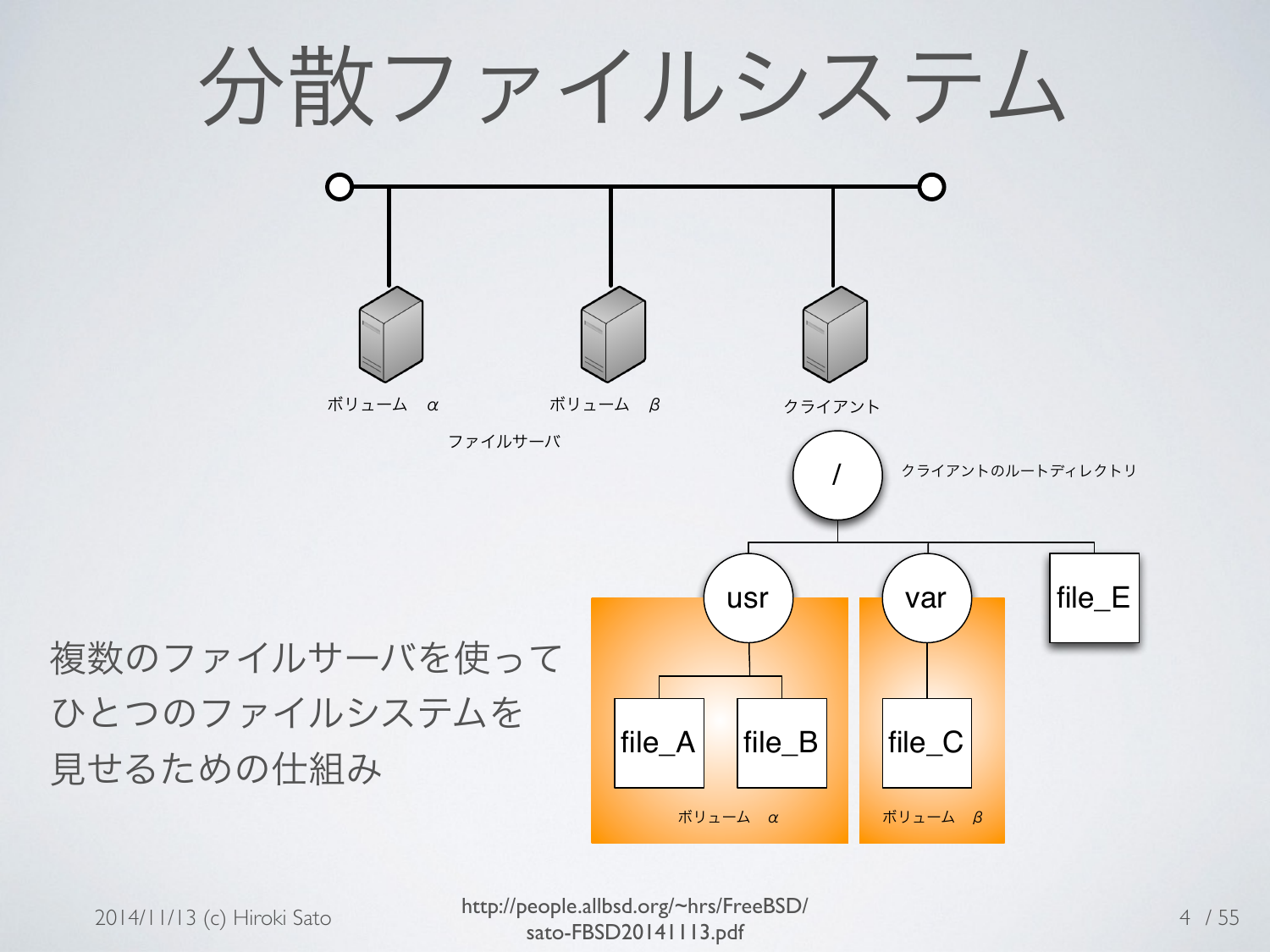分散ファイルシステム

▶ 動機:多数のクライアントに同一の「ビュー」を提供したい。

▶ NFSじゃダメなのか?

▶ サーバにデータがある

▶ クラインアントがそのデータにアクセス

▶ 多数あると?

▶ サーバの負荷が上がる

▶ サーバを増やす? → サーバ間のデータ同期や一貫性は?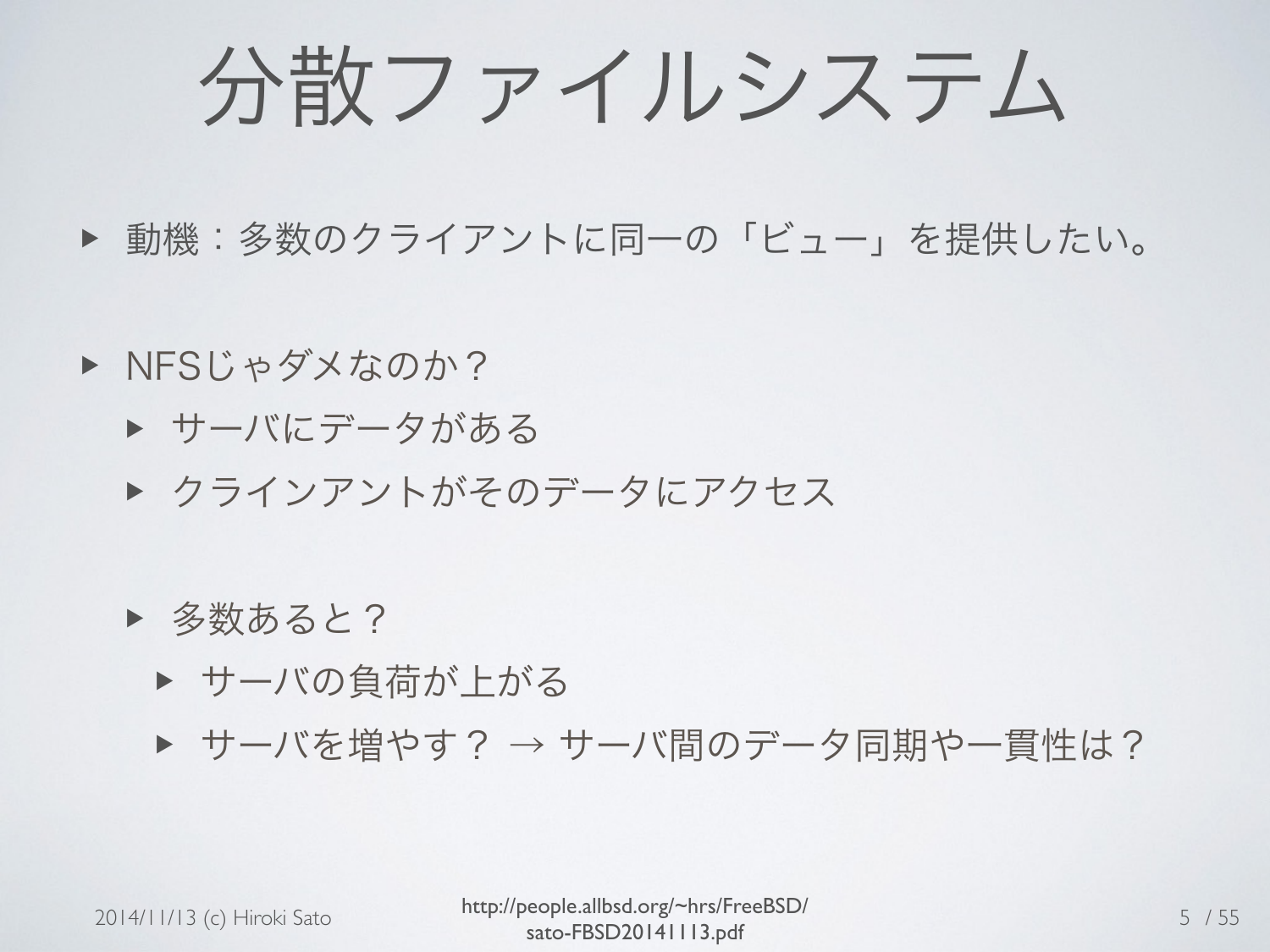分散ファイルシステム

▶ 動機:多数のクライアントに同一の「ビュー」を提供したい。

▶ 設計目標:「スケーラビリティ」

- ▶ 10,000台程度のクライアントにサービスできること
- ▶ サーバの台数を増やすことができること
- ▶ 多数のサーバ・クライアント管理が容易であること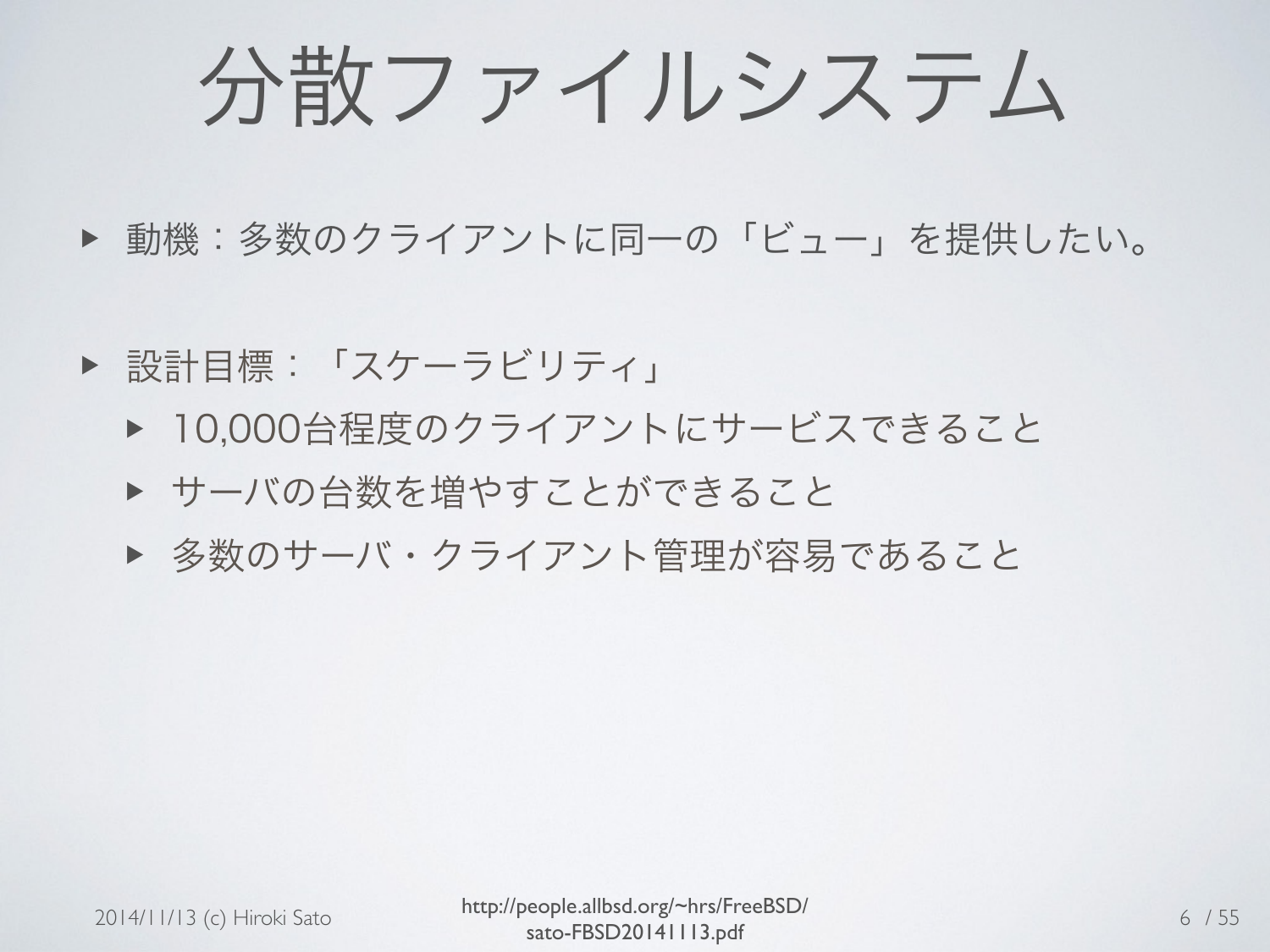- ▶ 1983年にカーネギーメロン大学で始まったプロジェクト
- ▶ 4.2BSD
- ▶ 1989年にTransarc社が商用化、1994年にIBMが買収
- ▶ DFSという名前でDCEに含まれるようになった (IBM AIX, Solaris, HP-UX等)
- ▶ 2000年にIBMがOpenAFSとしてオープンソース化
- ▶ Arla, Coda 等の派生プロジェクトが存在するが....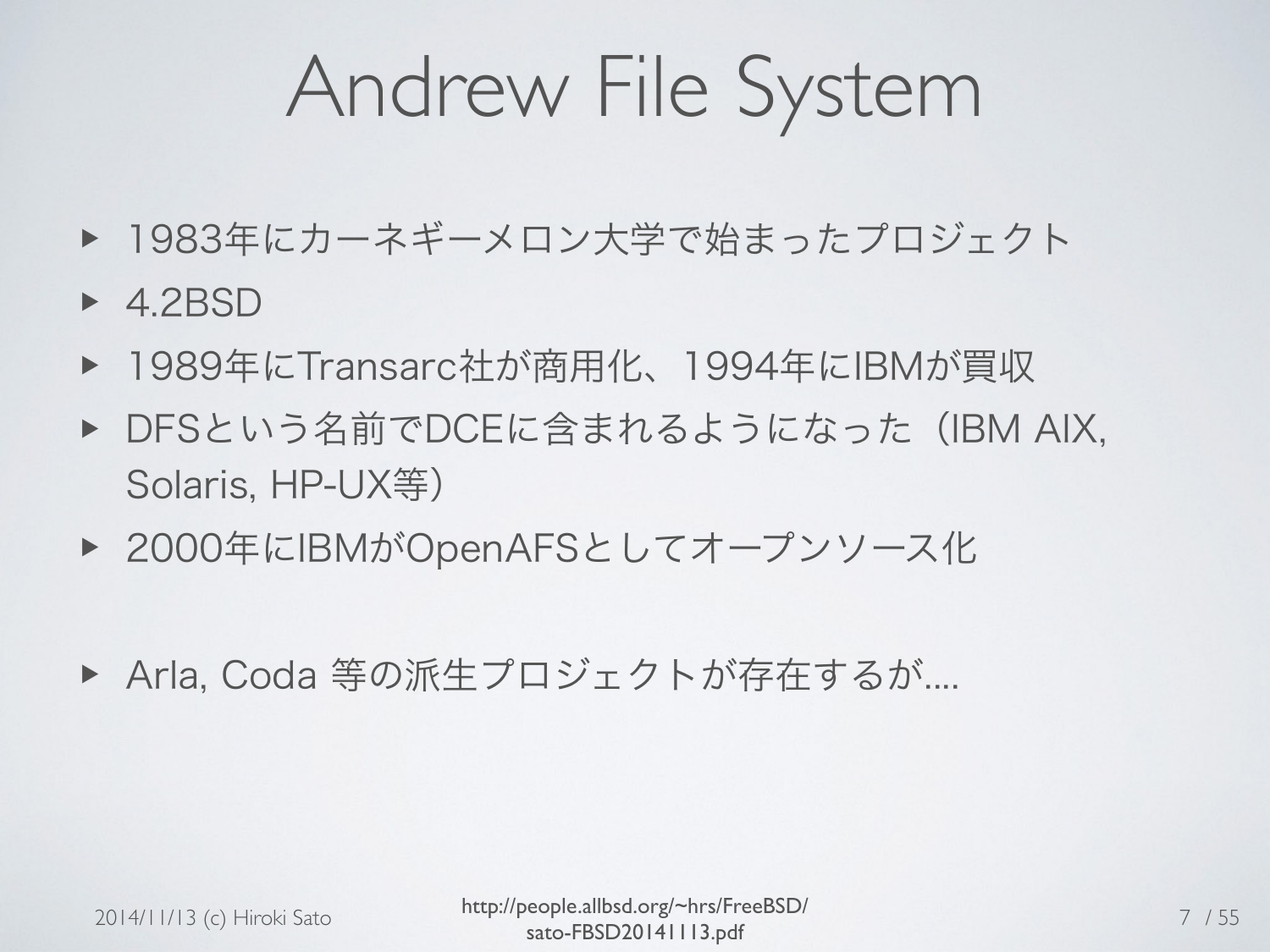▶ 米国大学の学生用ホームディレクトリの提供などに 現在も使われている。

**Stanford** Mill Administrative Systems

**FIND SERVICES**  $-$ **I WANT TO ...**  $\sim$ GET HELP  $\sim$  $SECURITY -$ **ABOUT US** 

#### File and Data Storage: AFS

AFS (Andrew File System) is a distributed, networked file system that enables efficient file sharing between clients and servers. AFS files are accessible via the Web or through file transfer programs such as OpenAFS or Fetch (Macintosh) and SecureFX (Windows).

Currently all users with a full-service SUNet ID are granted 5 GB of AFS file space. Additional disk space is available by request for faculty-sponsored research including dissertations.



Google<sup>74</sup> Custom Search

#### **AT A GLANCE**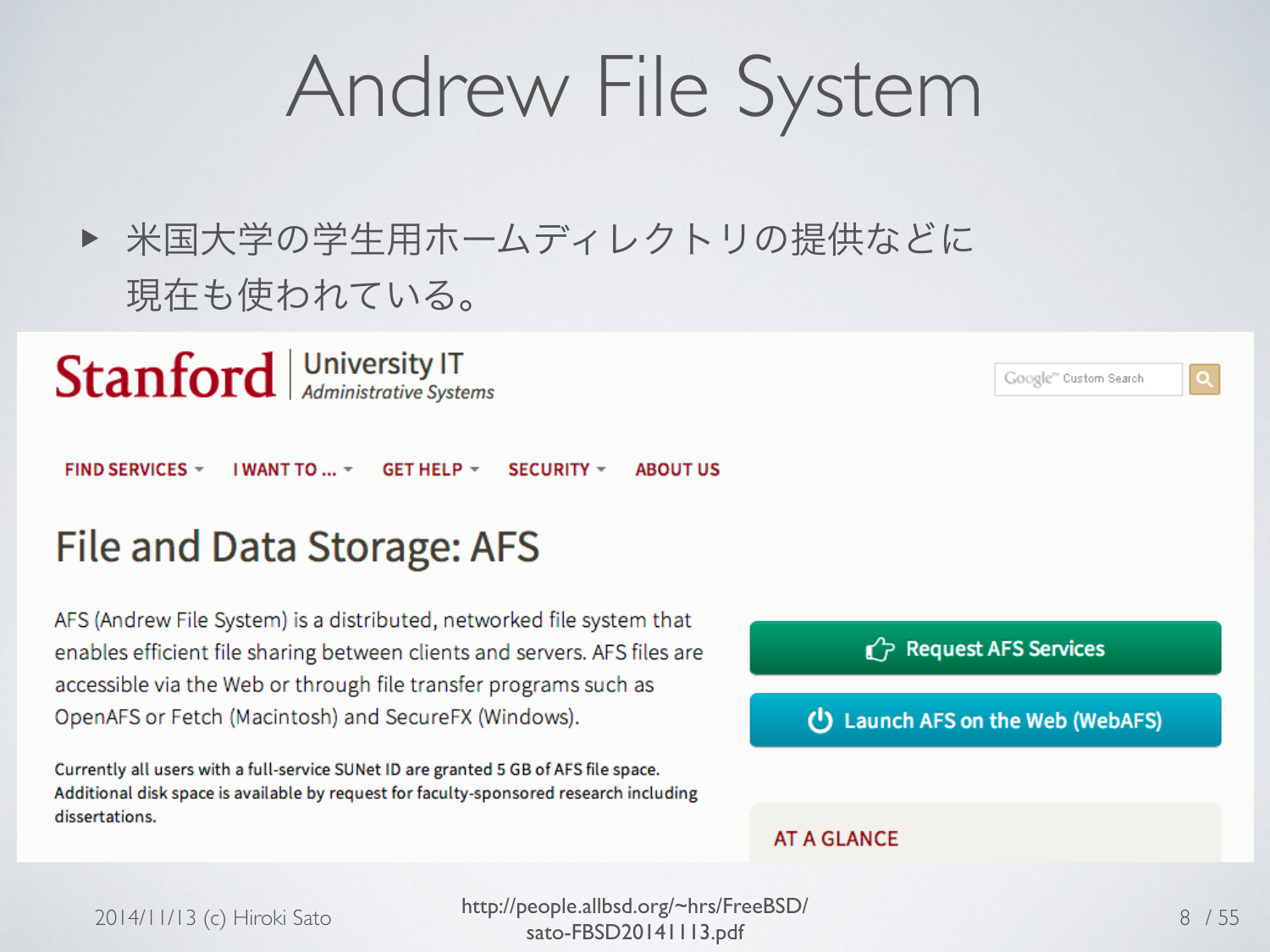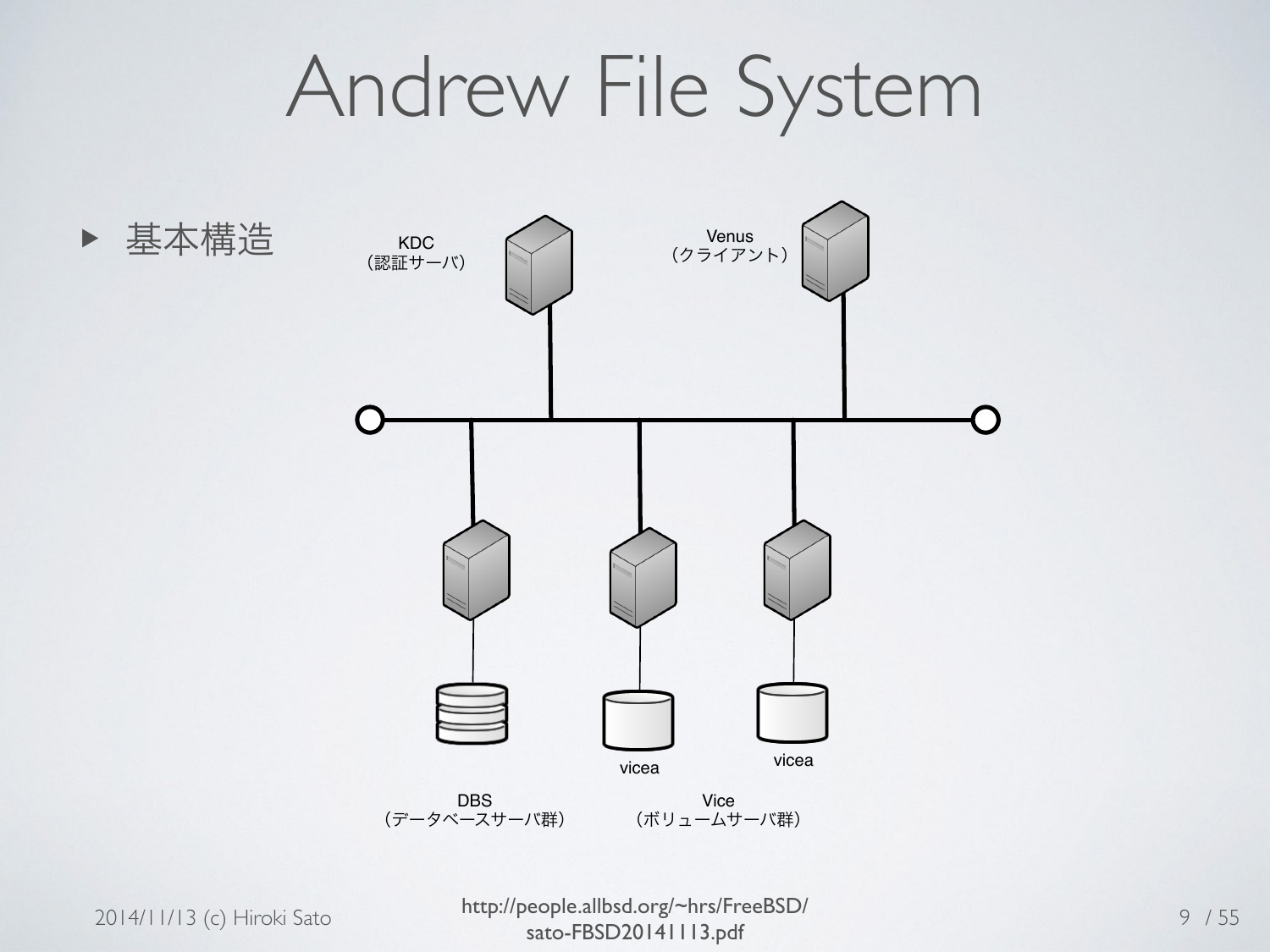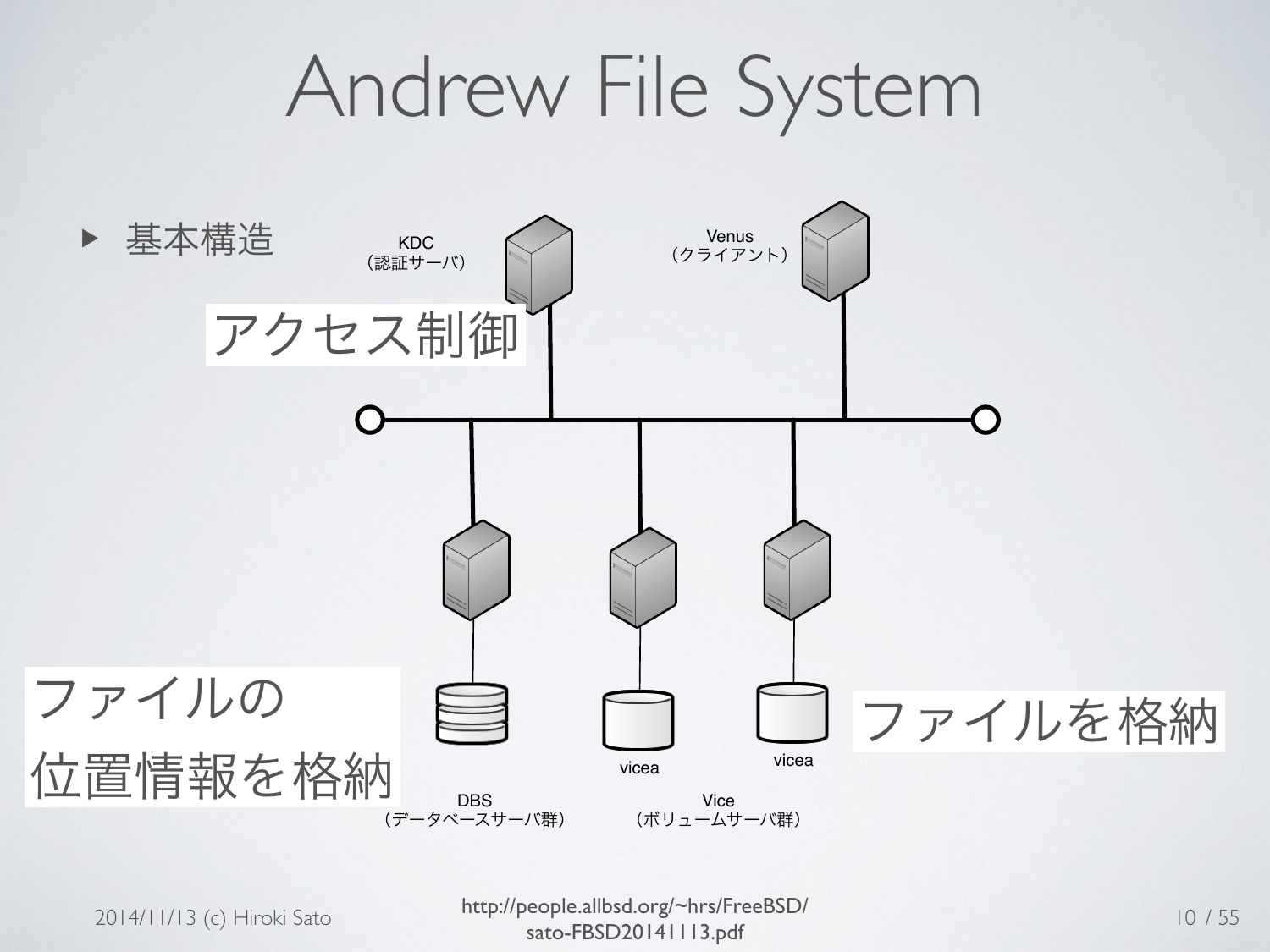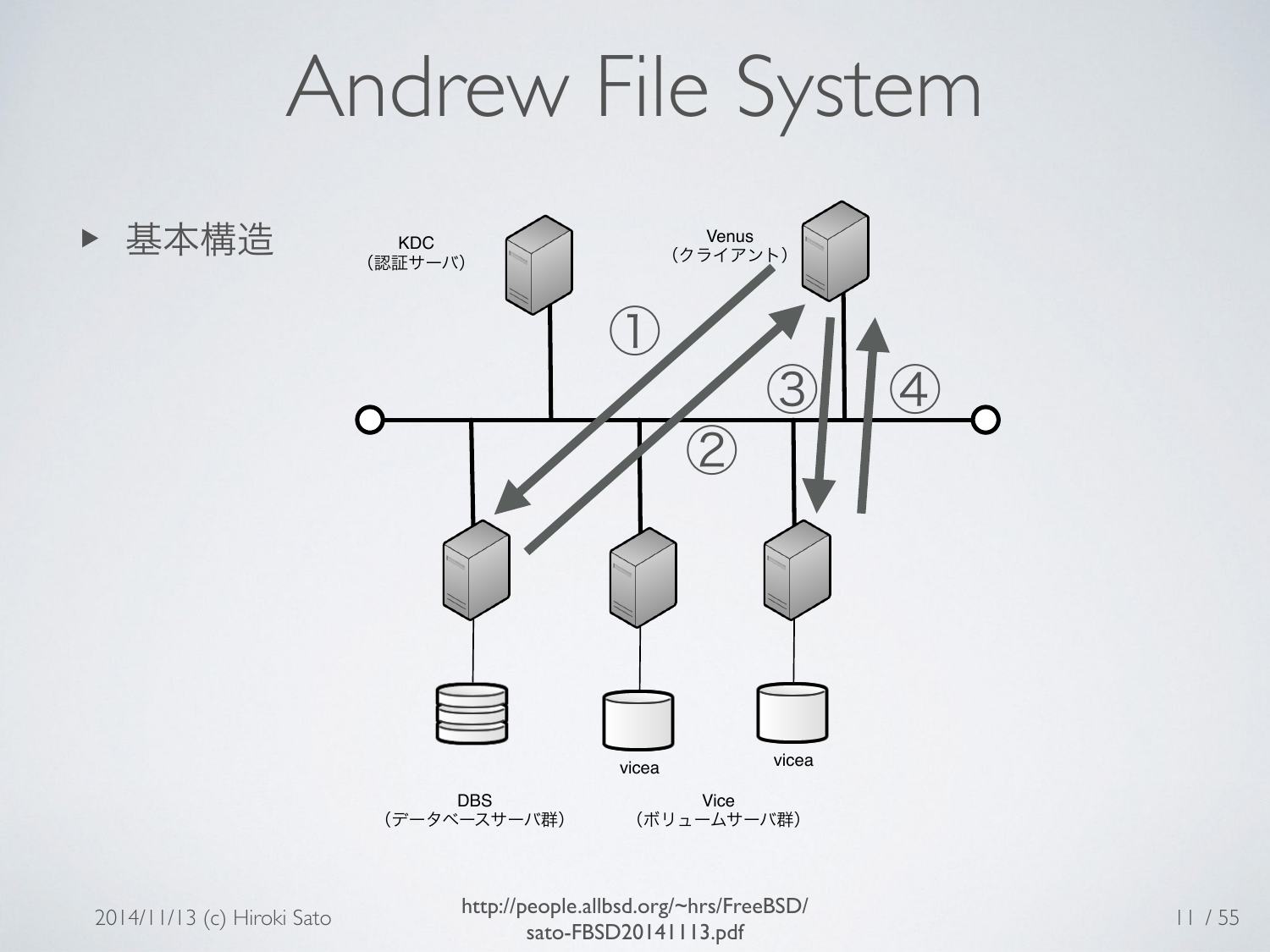# NFSとの比較

|          | <b>AFS</b>      | <b>NFS</b>          |
|----------|-----------------|---------------------|
| ファイル名前空間 | 東一              | サーバに依存              |
| ファイルの位置  | 自動検出            | マウントポイント            |
| キャッシュ    | クライアント、一貫性保証    | クライアント              |
| セキュリティ   | KerberosベースのACL | UID(v2,v3), ACL(v4) |
| 可用性      | ファイル、DB         | なし                  |
| バックアップ   | オンラインで可能        | なし                  |
| 構成変更     | オンラインで可能        | マウントポイント変更          |
| 管理       | どこからでも可能        | サーバからのみ             |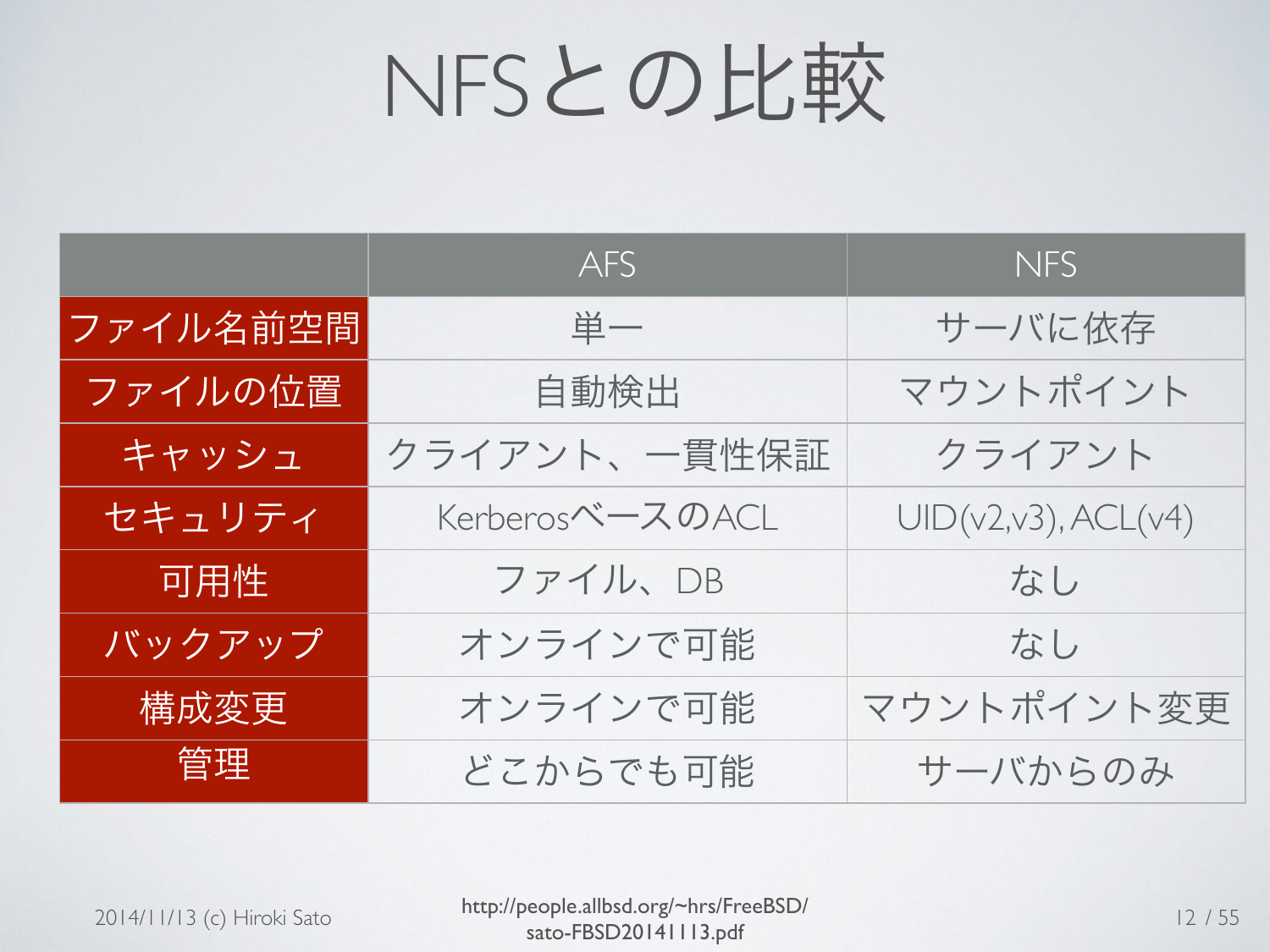## AFSのセマンティクス

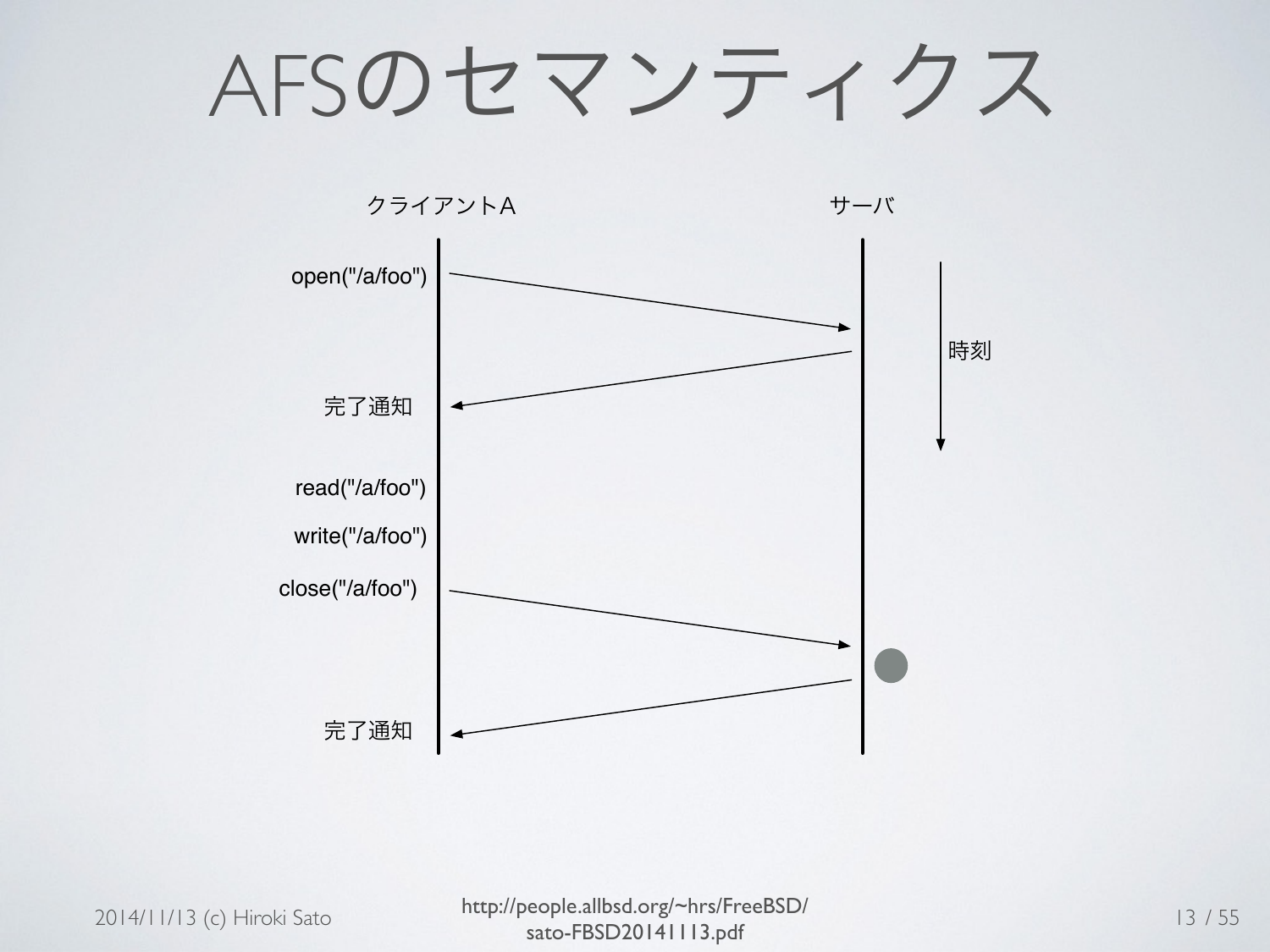# AFSのセマンティクス

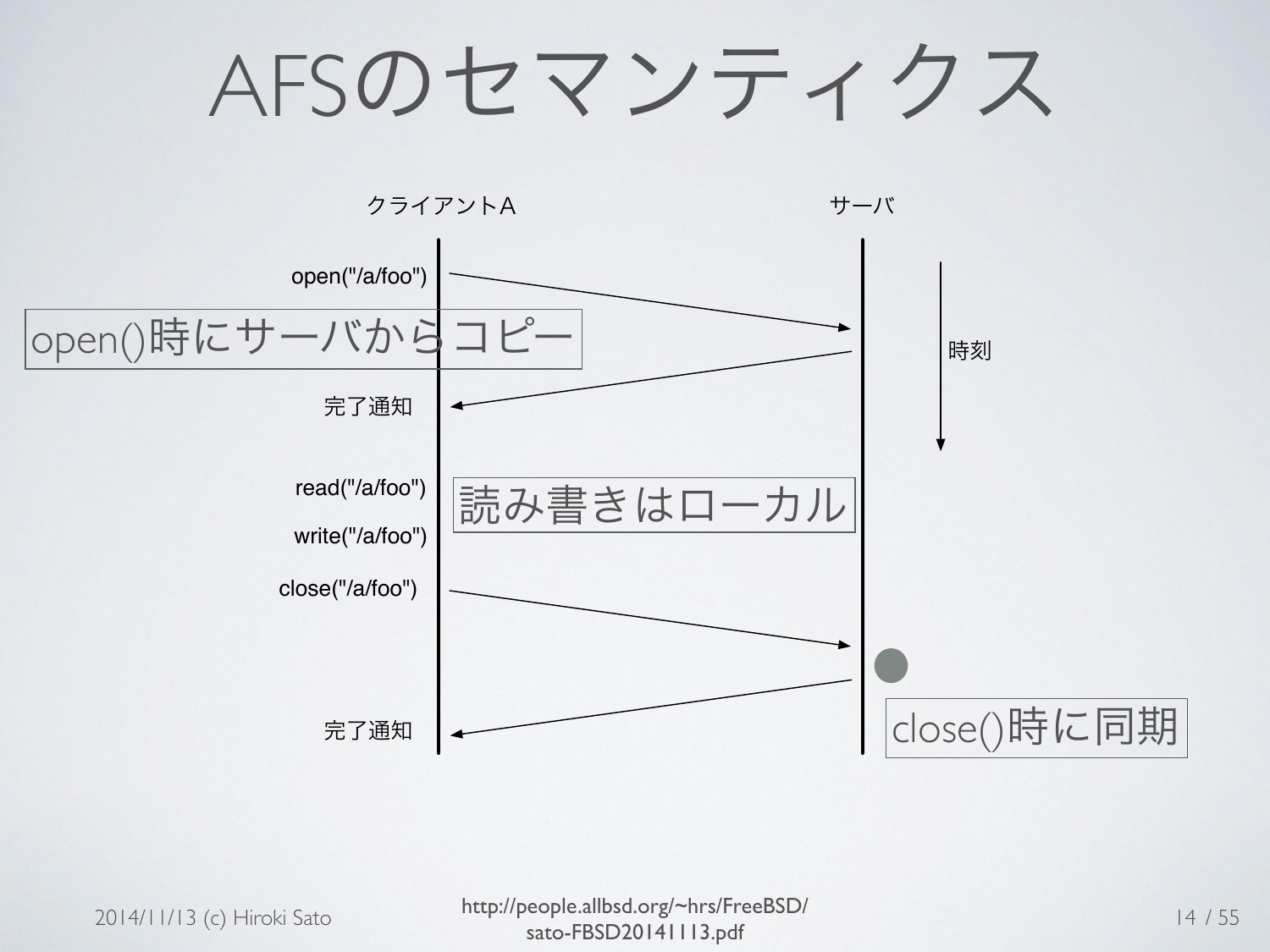AFSのセマンティクス

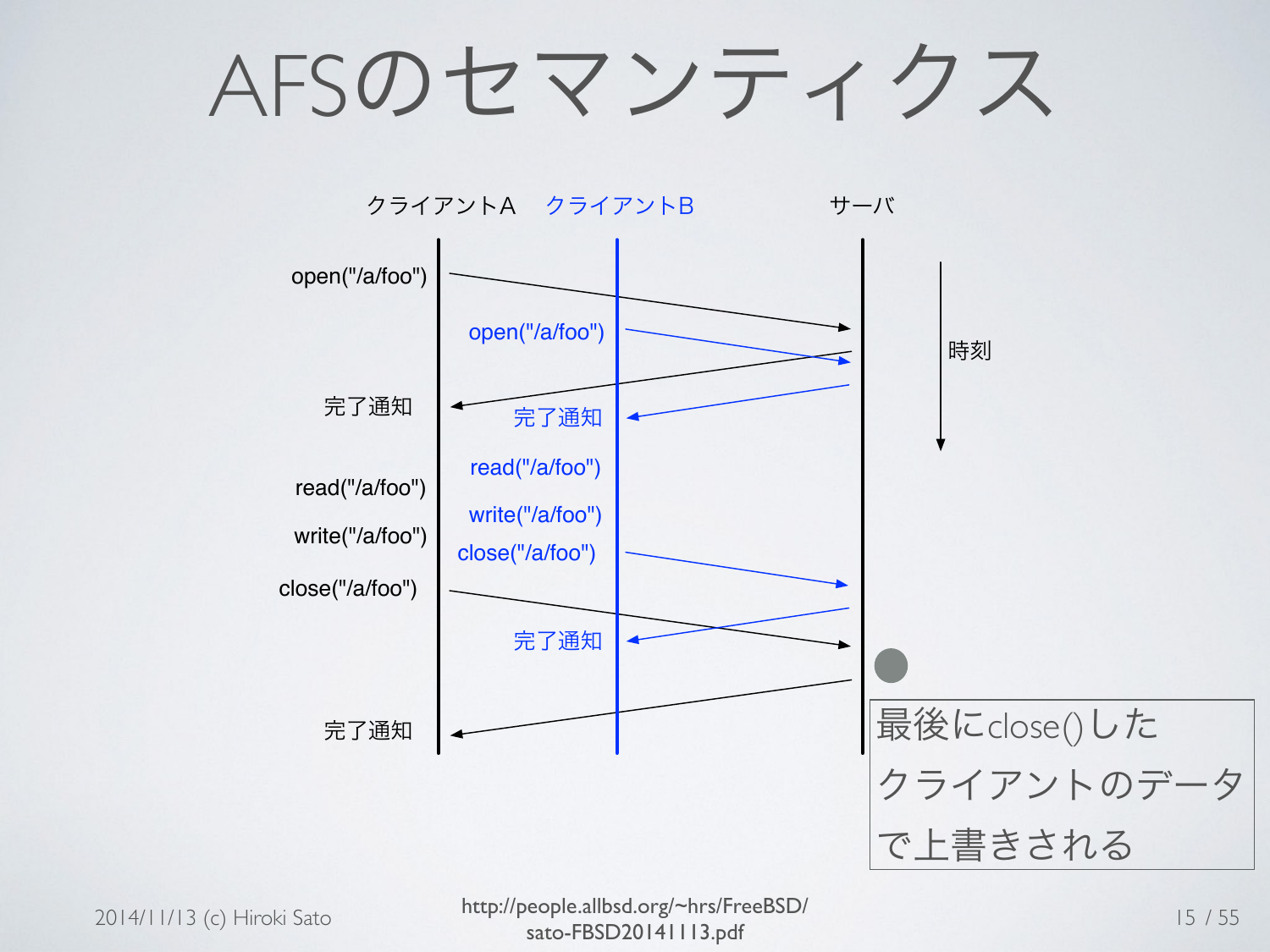AFSのセマンティクス

- ▶ open()する時に、サーバに登録する (callback)
- ▶ サーバは、データ変更時にcallback登録した クライアントに通知(callback登録の破棄)
- ▶ クライアントはopen()する時、次のように振る舞う
	- ▶ キャッシュにある+callback登録あり=キャッシュを使う
	- ▶ キャッシュにある+callback登録なし=取り直す
	- ▶ キャッシュになし+callback登録なし=取り直す
- ▶ キャッシュを有効利用し、スケーラビリティを向上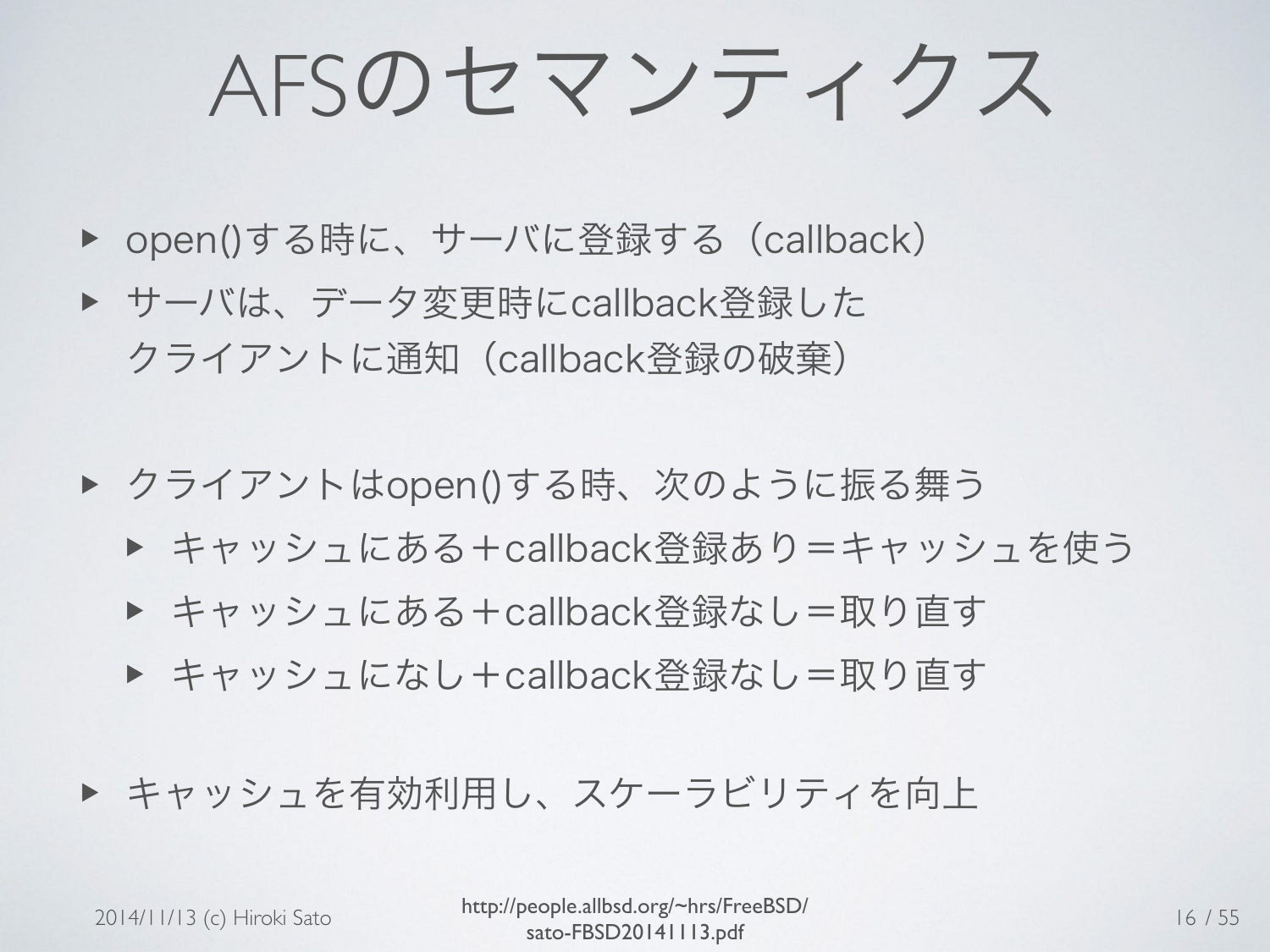AFSのセマンティクス

- ▶ NFSには、こういった一貫した挙動がない
	- ▶ クライアントキャッシュ(通常30秒ほど)
		- ▶ サーバで更新されたデータがいつ見えるか不明 ▶ 一定時間が過ぎると、毎回サーバに問い合わせる
	- ▶ 複数のクライアントからの書き込みが混ざる

▶ 動くけれどもスケールしない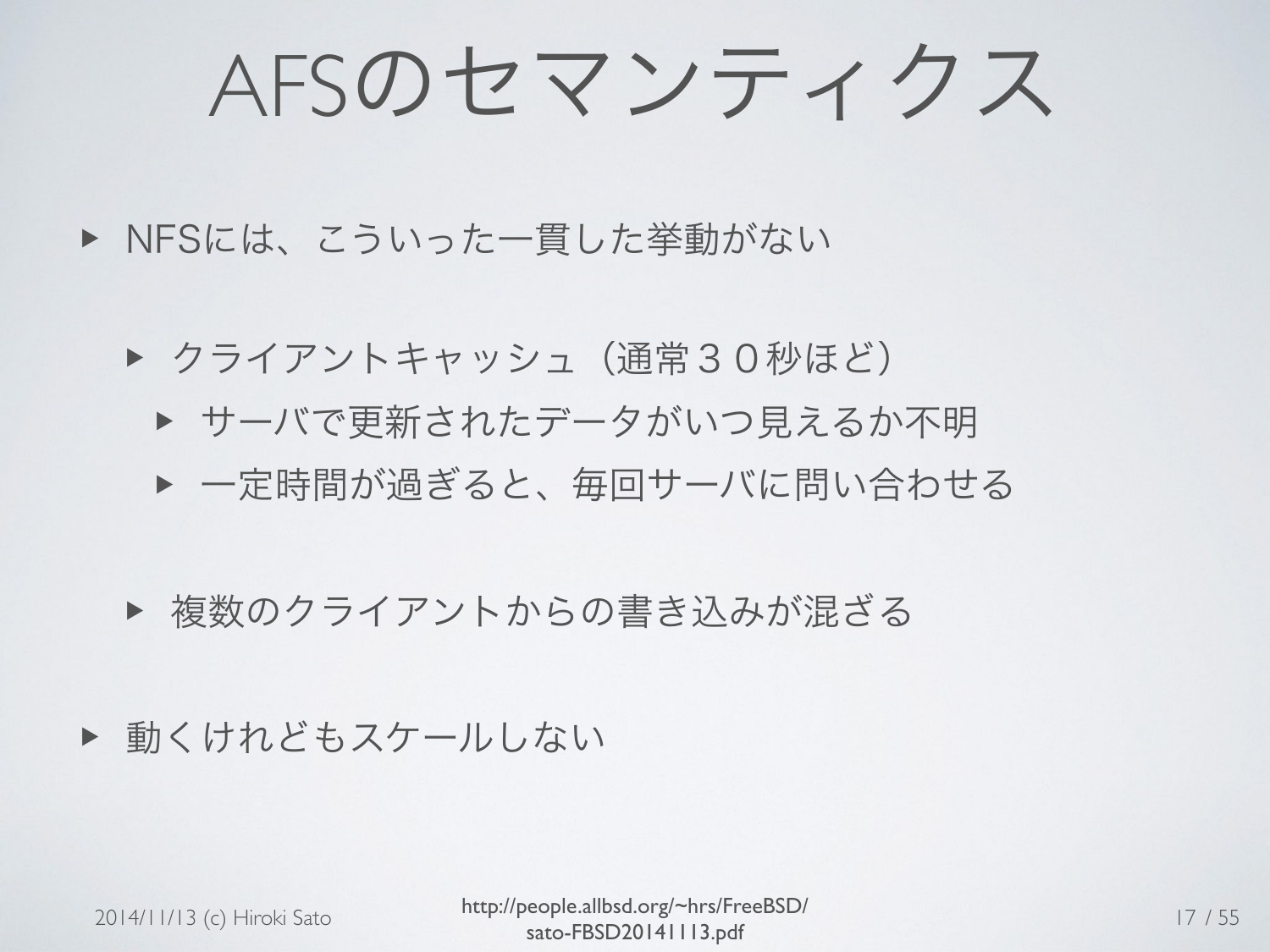| <u>シーケンシャル読出</u> | AFS                        | <b>NFS</b> |  |
|------------------|----------------------------|------------|--|
| 小ファイル(初回)        | ブロック数×接続遅延時間               |            |  |
| 小ファイル            | ブロック数×キャッシュ遅延時間            |            |  |
| 大ファイル(初回)        | ブロック数×接続遅延時間               |            |  |
| 大ファイル            | ブロック数×キャッシュ遅延 ブロック数×接続遅延時間 |            |  |

2014/11/13 (c) Hiroki Sato http://people.allbsd.org/~hrs/FreeBSD/<br>
Sato CBSD20141112 - df sato-FBSD20141113.pdf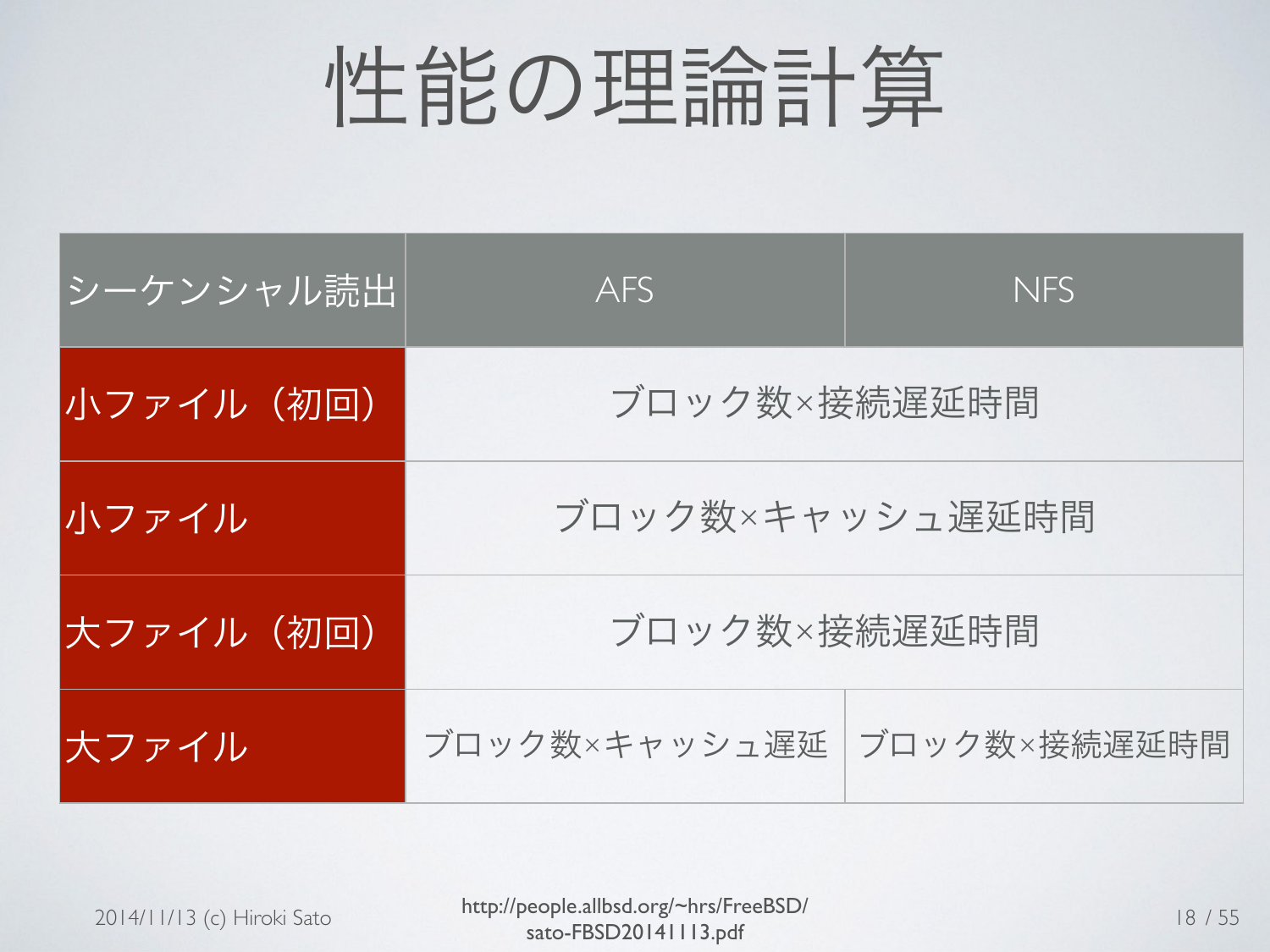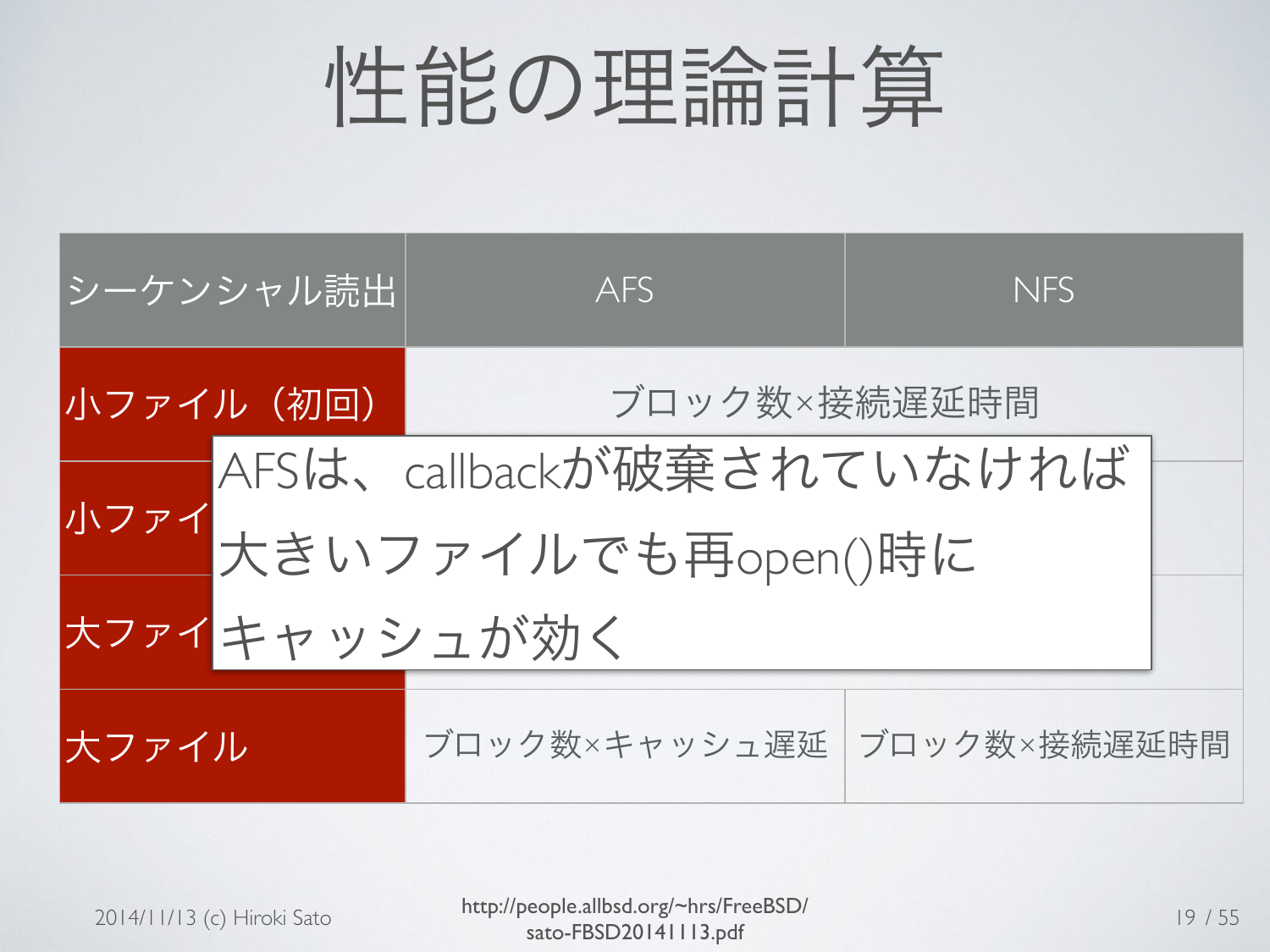| シーケンシャル書込 | AFS            | <b>NFS</b>   |  |
|-----------|----------------|--------------|--|
| 小ファイル     | ブロック数×接続遅延時間   |              |  |
| 大ファイル     | ブロック数×接続遅延時間   |              |  |
| 大ファイル上書き  | 2×ブロック数×接続遅延時間 | ブロック数×接続遅延時間 |  |
| 大ファイル一部書込 | 2×ブロック数×接続遅延時間 | ×接続遅延時間      |  |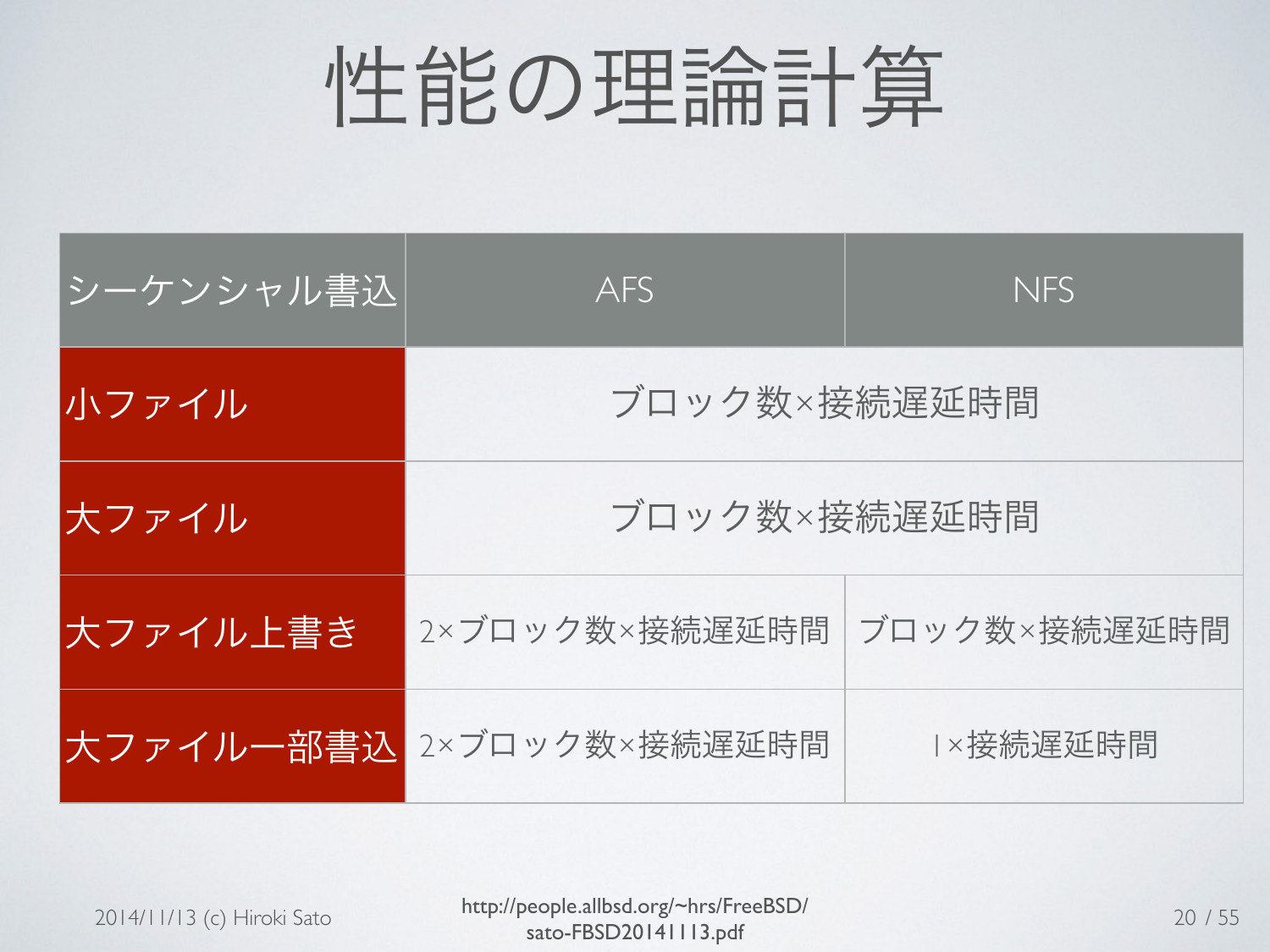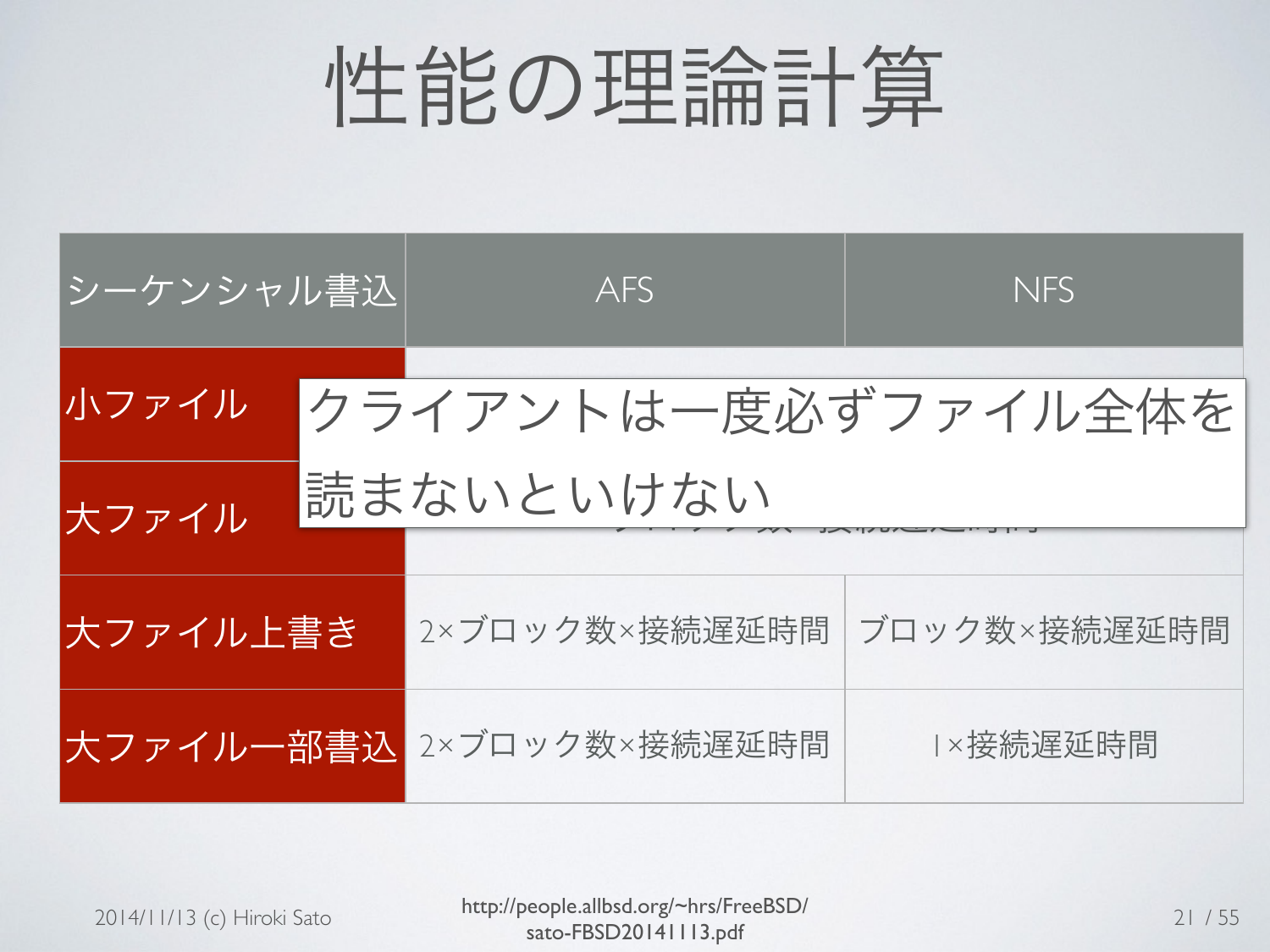# つかってみよう

- ▶ FreeBSD 上での OpenAFS の設定
	- ▶ Heimdal (Kerberos)
	- ▶ BIND(DNS)
	- ▶ OpenAFS サーバ
	- ▶ OpenAFS クライアント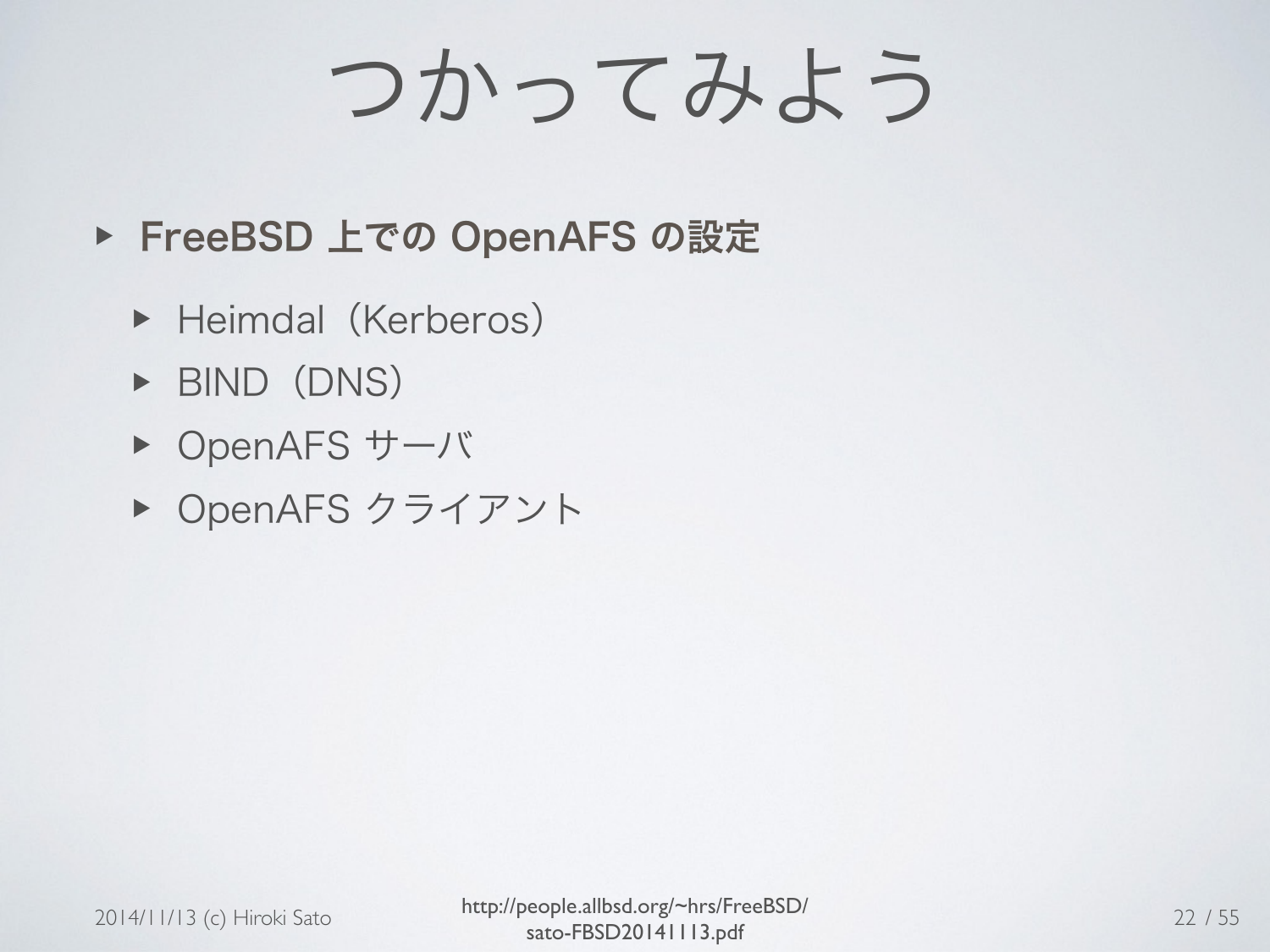### Heimdal

- ▶ 認証のために必ず必要
- ▶ http://people.allbsd.org/~hrs/FreeBSD/sato-20140313.pdf

![](_page_22_Picture_3.jpeg)

①レルムを決めて初期化

```
# kadmin -l add hrs/admin@ALLBSD.ORG 
Max ticket life [1 day]: 
Max renewable life [1 week]: 
Principal expiration time [never]: 
Password expiration time [never]: 
Attributes []: 
hrs/admin@ALLBSD.ORG's Password: 
Verifying - hrs/admin@ALLBSD.ORG's Password:
```
②管理用プリンシパル追加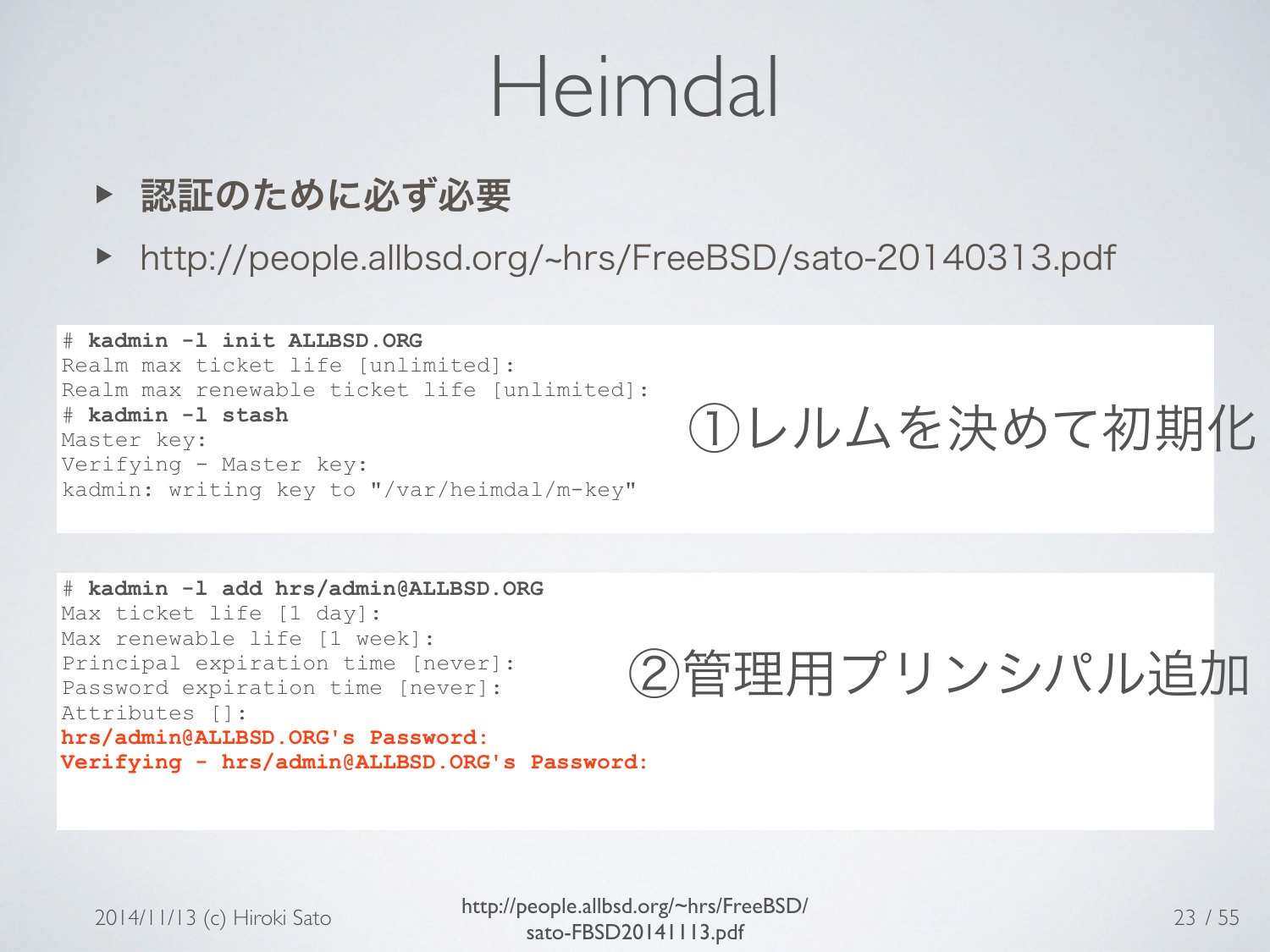### Heimdal

- ▶ 認証のために必ず必要
- ▶ http://people.allbsd.org/~hrs/FreeBSD/sato-20140313.pdf

kerberos5 server enable="YES" kadmind5\_server\_enable="YES" kpasswdd\_server\_enable="YES"

# service kerberos start # service kadmind start # service kpasswdd start

③rc.confを編集

④デーモンの起動

hrs/admin@ALLBSD.ORG all \* 66 G/var/heimdal/kadmind.aclの編集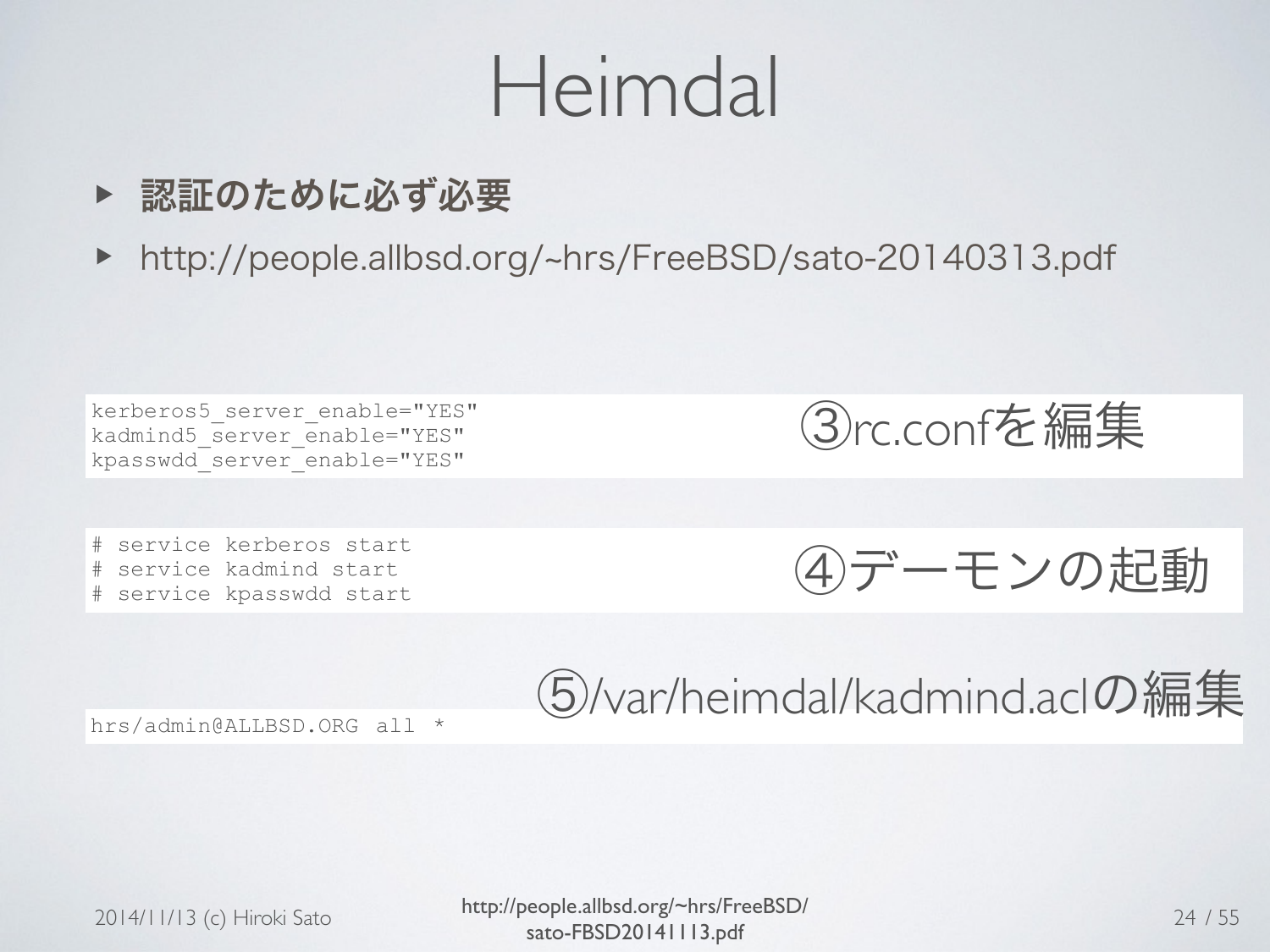### Heimdal

- ▶ 認証のために必ず必要
- ▶ http://people.allbsd.org/~hrs/FreeBSD/sato-20140313.pdf

#### ⑥DNSに次のエントリを追加

| _kerberos. tcp     | SRV | 10 1 88 kdc.allbsd.org.  |
|--------------------|-----|--------------------------|
| _kerberos._udp     | SRV | 10 1 88 kdc.allbsd.org.  |
| kerberos. tcp      | SRV | 20 1 88 kdc2.allbsd.org. |
| kerberos. udp      | SRV | 20 1 88 kdc2.allbsd.org. |
|                    |     |                          |
| _kpasswd._udp      | SRV | 10 1 464 kdc.allbsd.org. |
| _kerberos-adm._tcp | SRV | 10 1 749 kdc.allbsd.org. |
| kerberos           | TXT | "ALLBSD.ORG"             |
|                    |     |                          |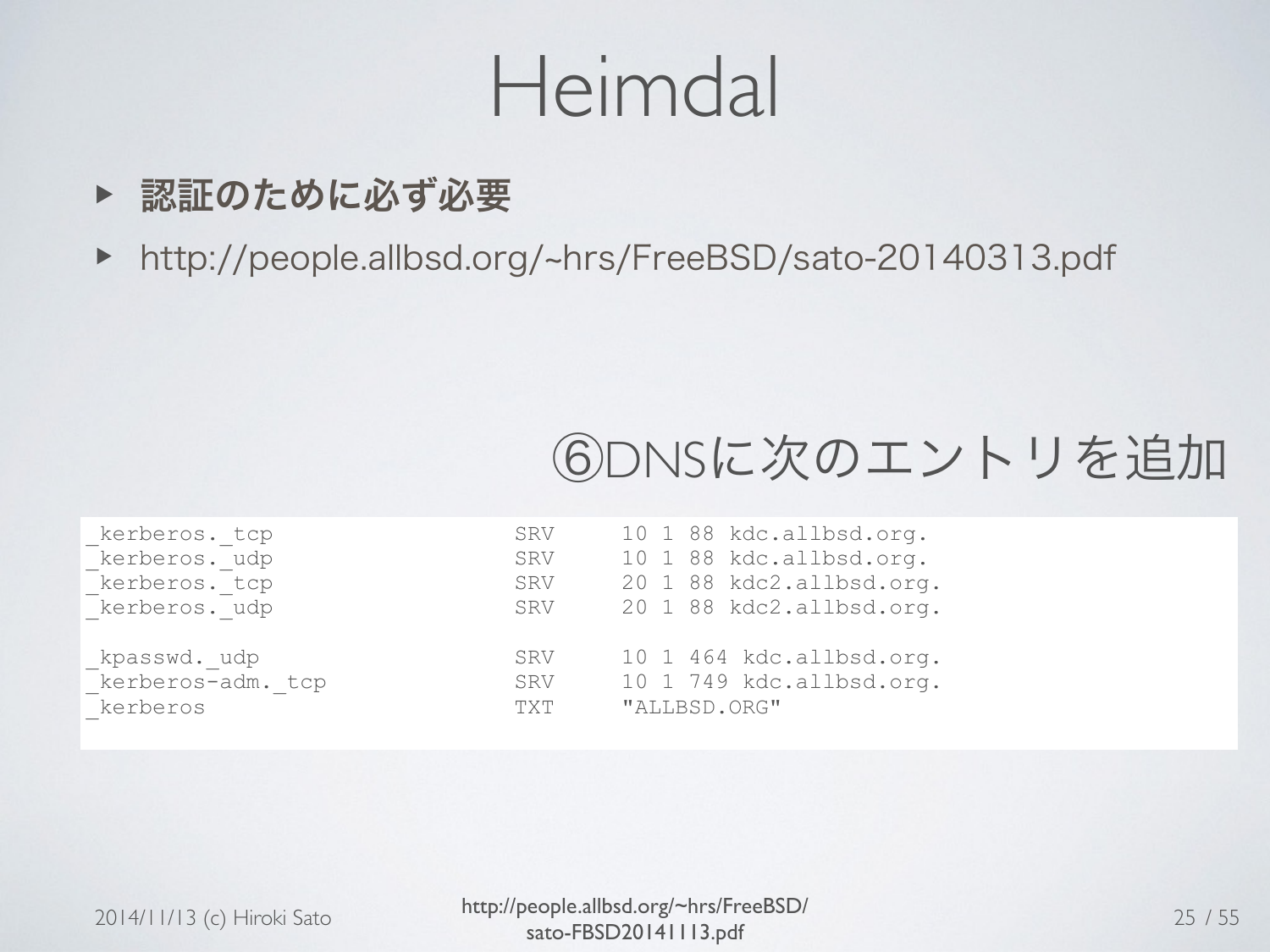OpenAFSサーバ

OpenAFSのインストール

# **cd /usr/ports/net/openafs** # **make install**

### /usr/local/etc/openafs: 設定ファイル群 /var/openafs: データベースファイル群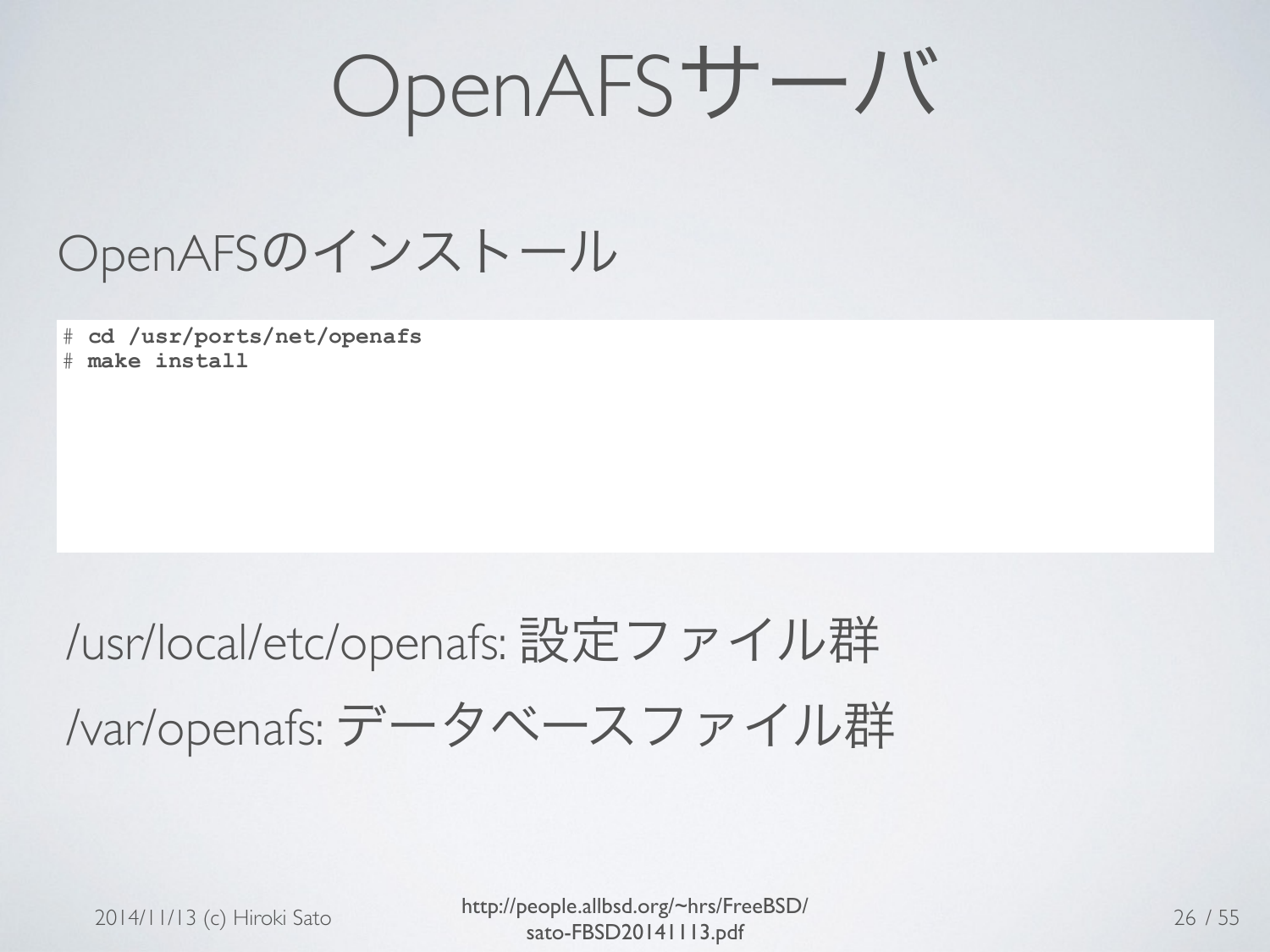OpenAFSサーバ

- ▶ まずはセル名を決めよう
	- ▶ AFSは単一の名前空間を持っている(世界で唯一)
	- ▶ /afs/allbsd.org/....

![](_page_26_Figure_4.jpeg)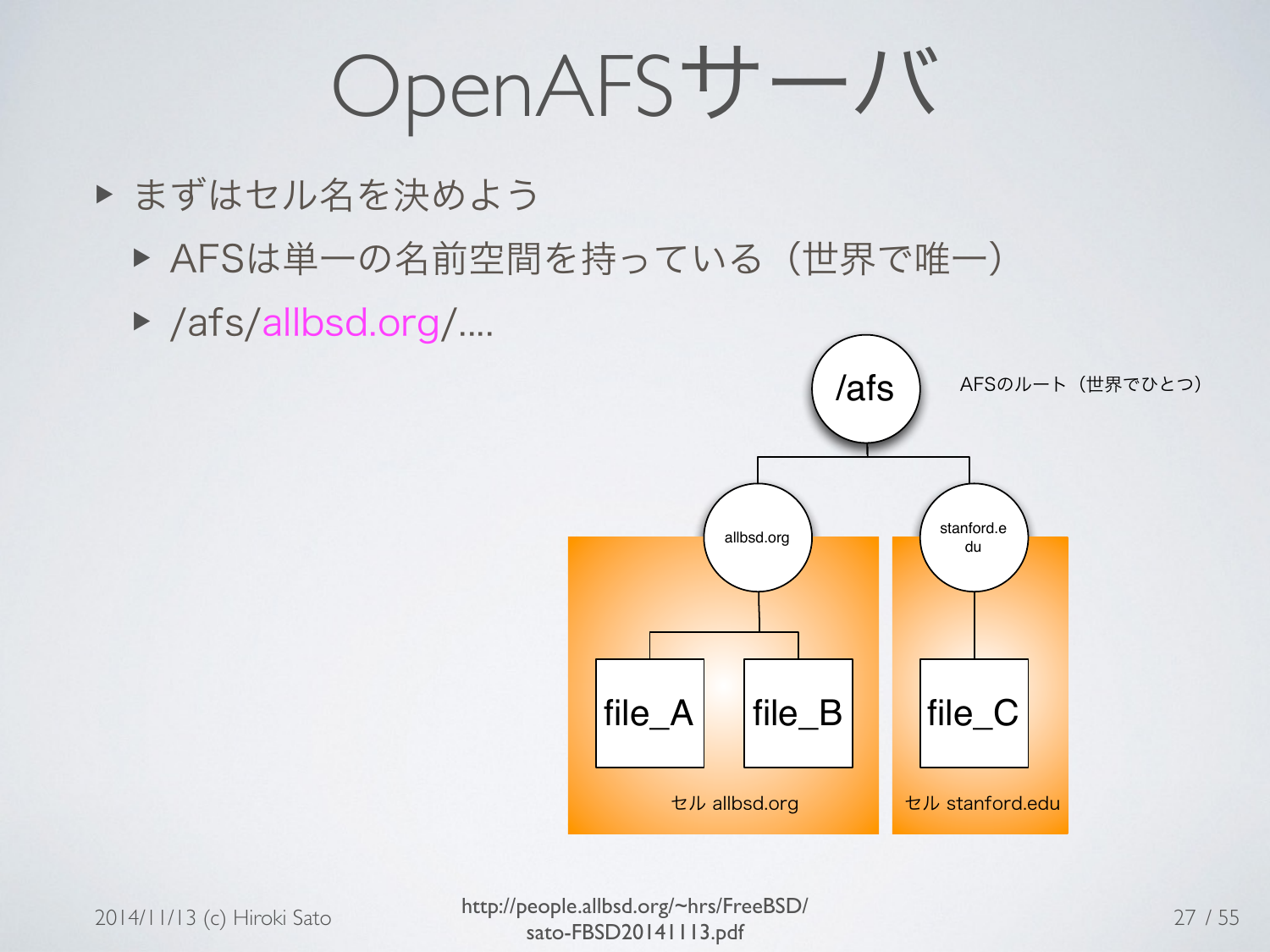OpenAFSサーバ

#### AFSセルの名前を設定

 サンプルはopenafs.org になっているので必ず変える。 デフォルトの /usr/local/etc/openafs にあるファイルを、 /usr/local/etc/openafs/server に移動させる。 /usr/afs/etc に /usr/local/etc/openafs/server を指すsymlinkを置く

# **mkdir /usr/local/etc/openafs/server**  # **mv /usr/local/etc/openafs/\* /usr/local/etc/openafs/server** mv: rename server to server/server: Invalid argument # **mv /usr/local/etc/openafs/server/cacheinfo /usr/local/etc/openafs** # **mkdir /usr/afs**  # **ln -s /usr/local/etc/openafs/server /usr/afs/etc**  # **chmod 0770 /var/openafs** 

# **echo "allbsd.org" > /usr/local/etc/openafs/ThisCell**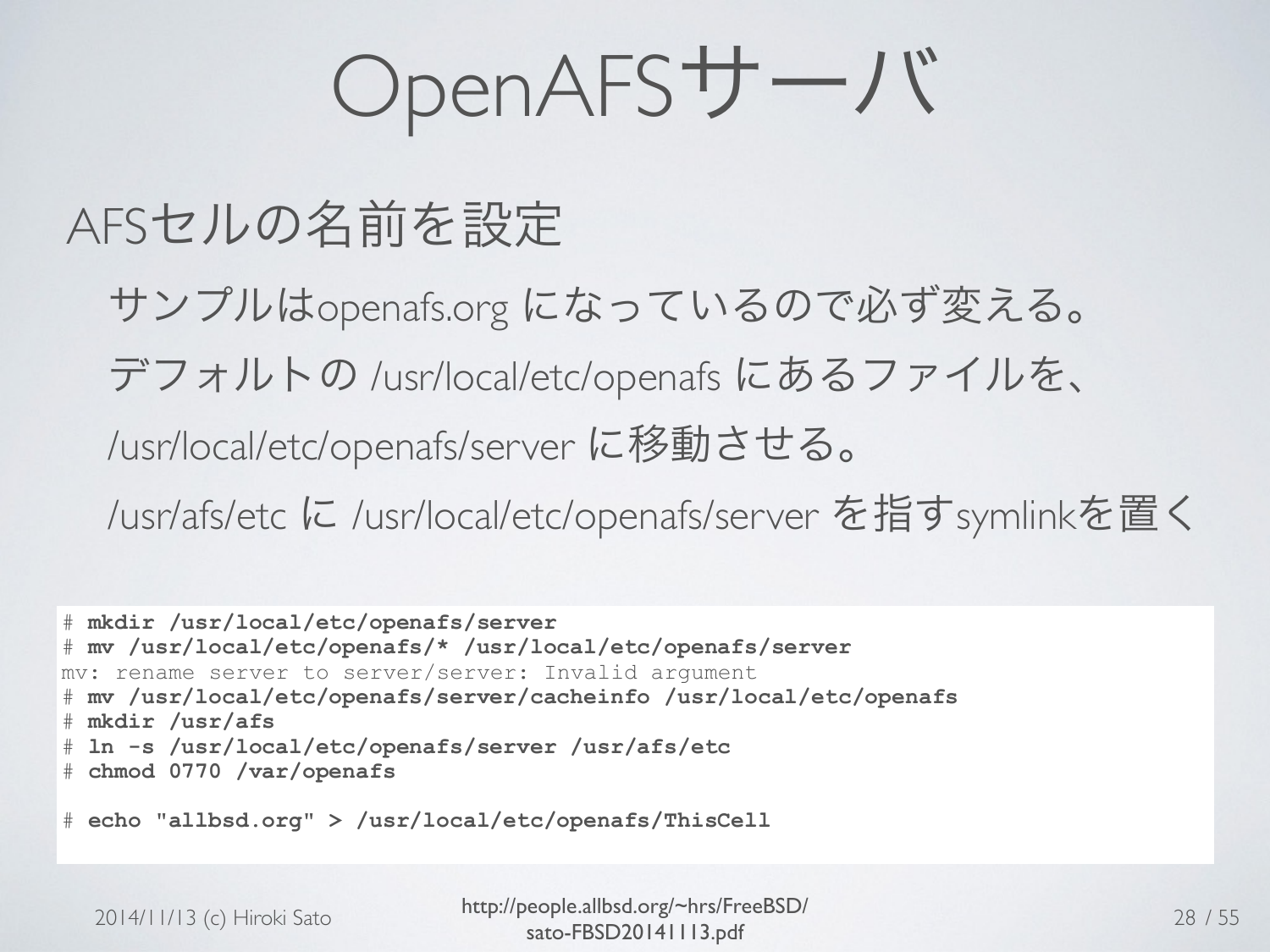OpenAFSサーバ

### セルを構成するAFSサーバのRRをDNSに登録する (ここでは fs.allbsd.org というマシン)

|                                            | IN AFSDB 1 |          | fs.allbsd.org. |
|--------------------------------------------|------------|----------|----------------|
| afs3-vlserver. udp                         | SRV        | 0 1 7003 | fs.allbsd.org. |
| afs3-vlserver. tcp                         | SRV        | 0 1 7003 | fs.allbsd.org. |
| _afs3-prserver._udp<br>_afs3-prserver._tcp | SRV        | 0 1 7002 | fs.allbsd.org. |
|                                            | SRV        | 0 1 7002 | fs.allbsd.org. |

prserver: ユーザデータベース(protection DB)

vlserver: ボリューム位置データベース (volume location DB)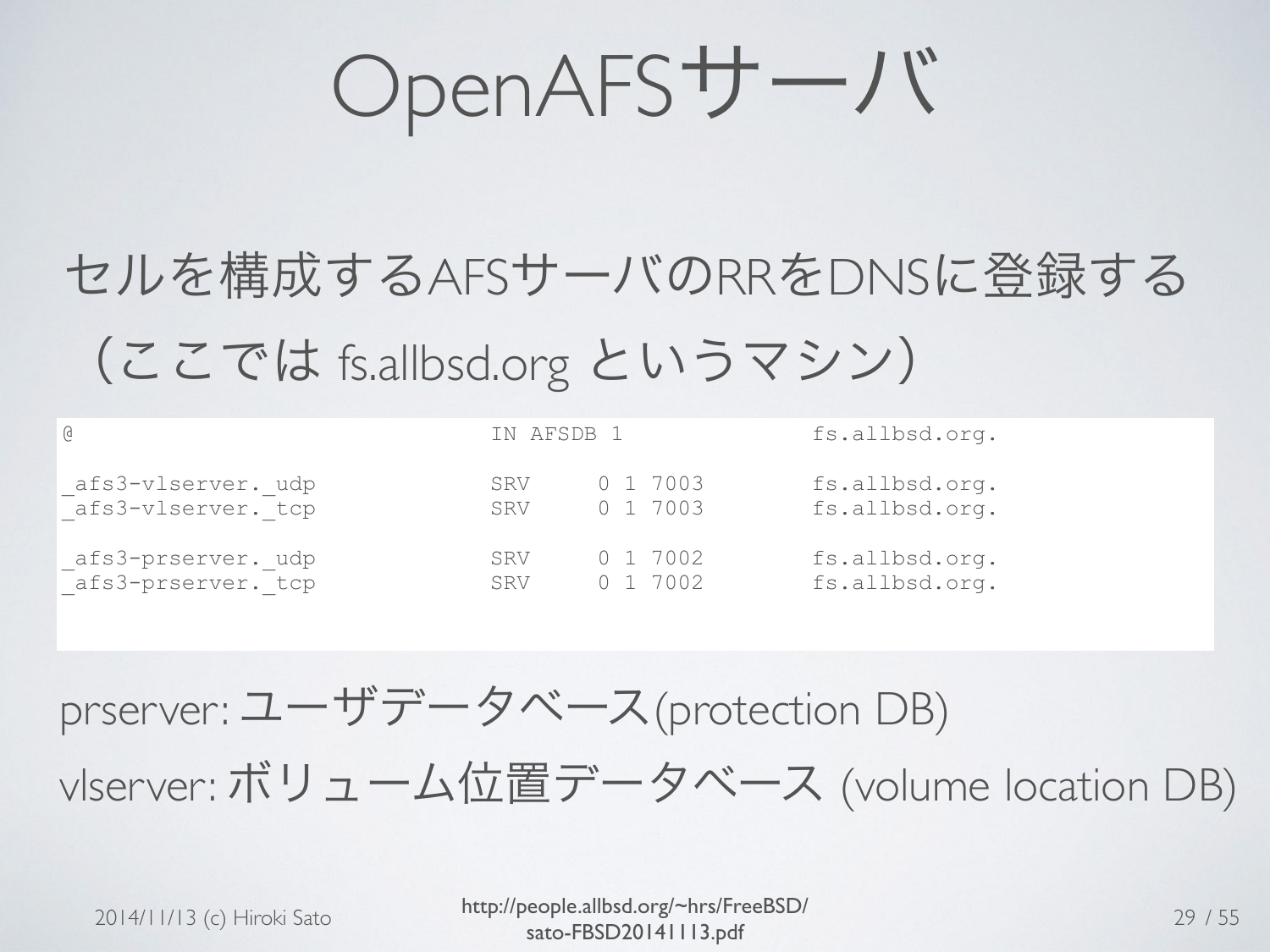OpenAFSサーバ

![](_page_29_Figure_1.jpeg)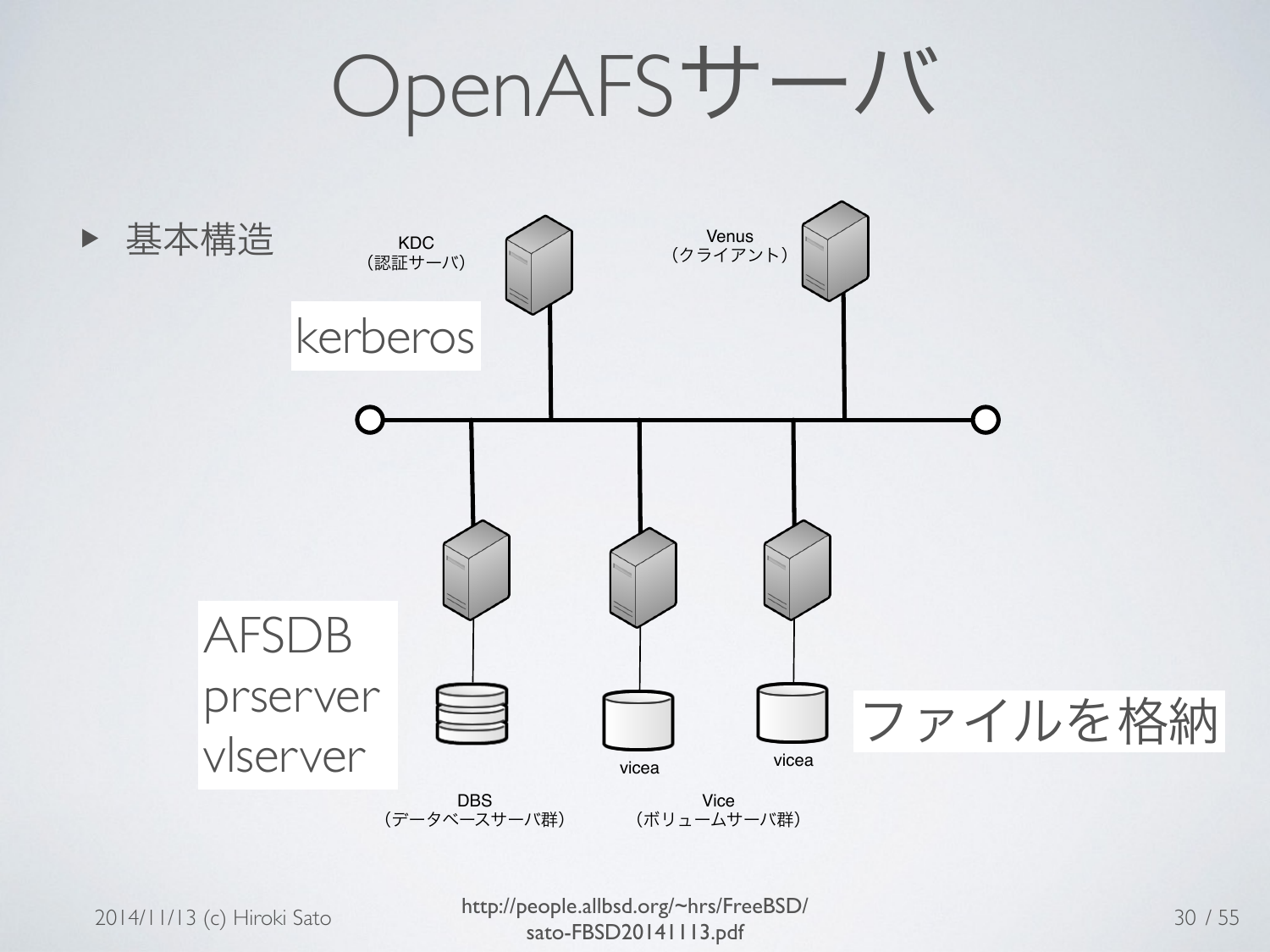OpenAFSサーバ

#### AFSセル用のサービスプリンシパルを追加

% **kadmin -p hrs/admin add --random-key --use-defaults afs/allbsd.org@ALLBSD.ORG**  hrs/admin@ALLBSD.ORG's Password: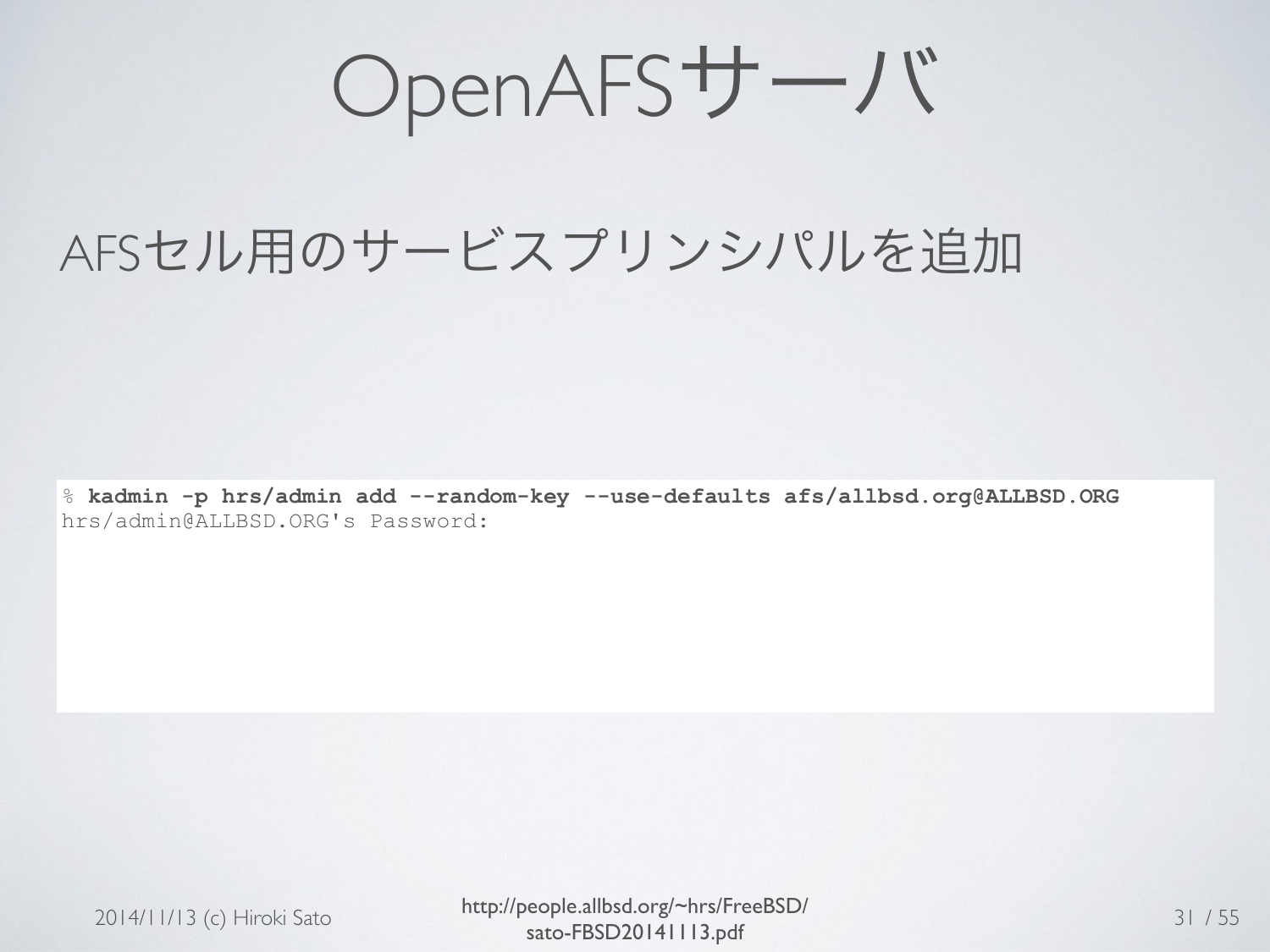OpenAFSサーバ

作成した鍵をKDCから取り出す AFSKEYFILE: という書式で kadmin ext を実行すると取り出せる。 この形式でないとOpenAFSは認識しないので注意!

# **kadmin -p hrs/admin ¥ ext -k AFSKEYFILE:/usr/local/etc/openafs/server/KeyFile afs/allbsd.org@ALLBSD.ORG** hrs/admin@ALLBSD.ORG's Password: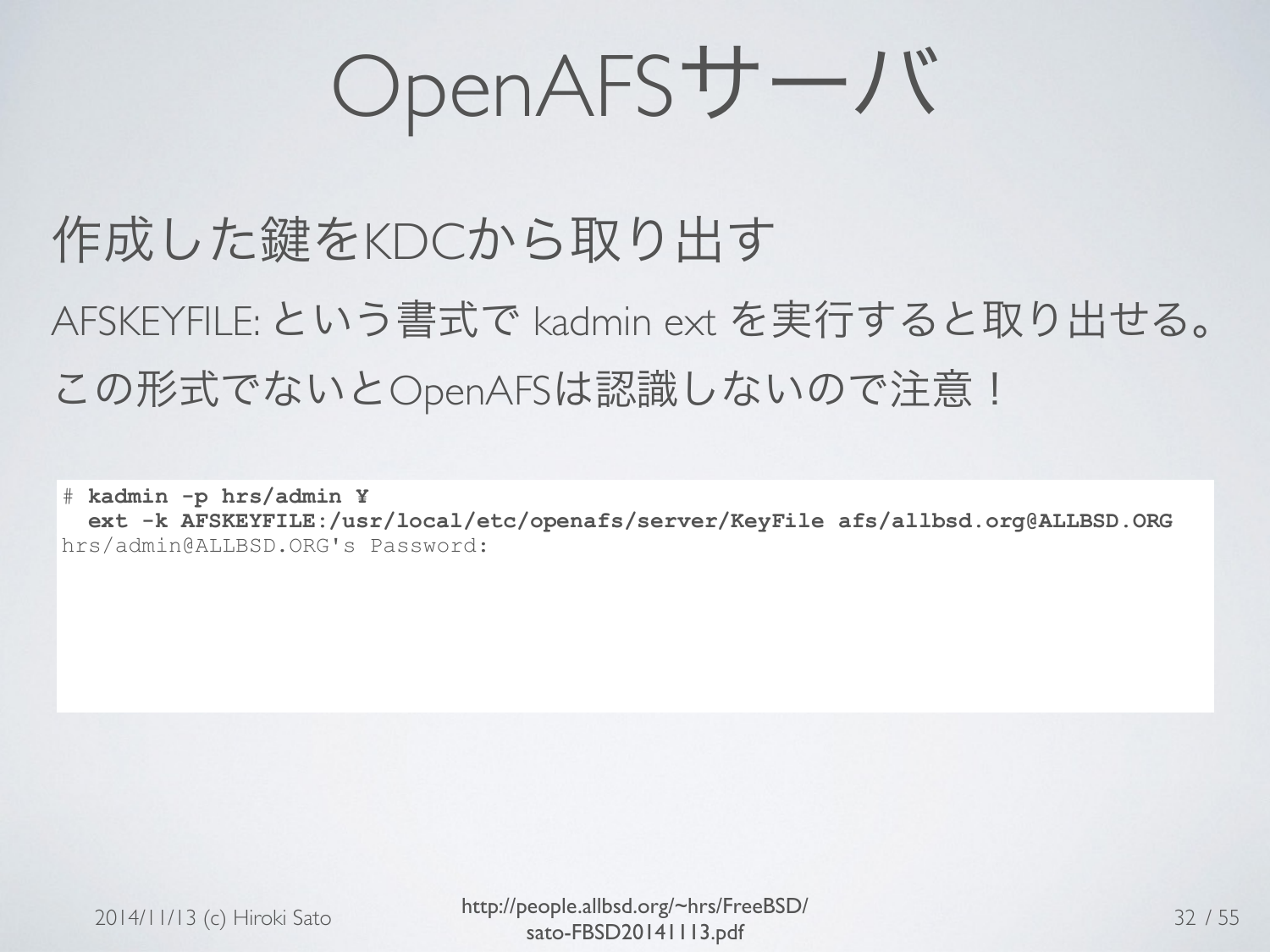OpenAFSサーバ

#### 作成した鍵をKDCから取り出す

ちゃんと作成できているかどうか、asetkey list というコマンドで 確認できる。

# **asetkey list** kvno 1: key is: 918c5858b562732c All done.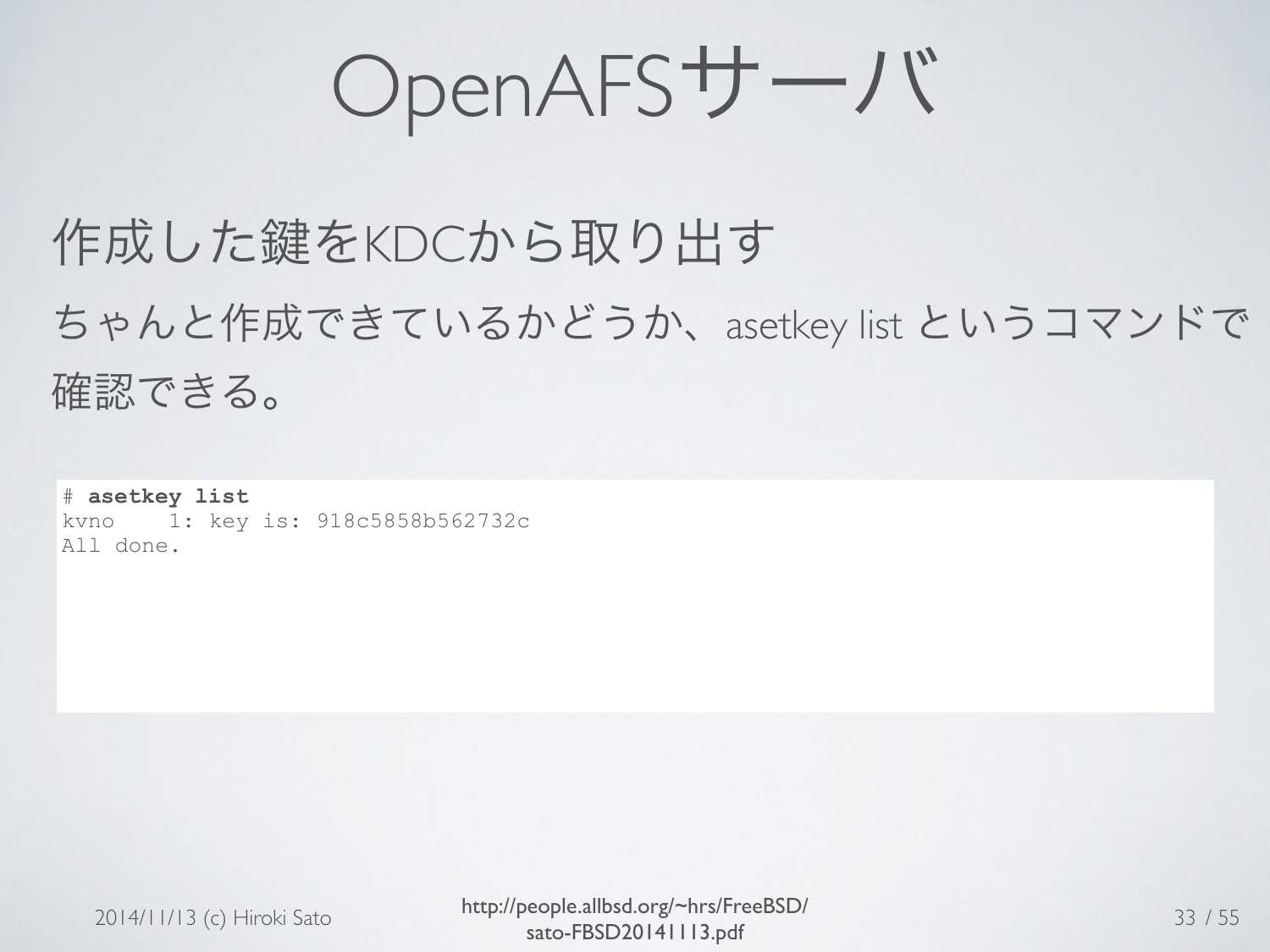OpenAFSサーバ

#### BOSサーバを起動する

「Basic Overseer Server」。セルの管理を担当するサーバ まずセル名を設定、DBサーバが認識されているかどうか確認。 (DNS設定が間違っていると、ここでHostが出てこない)

# **/usr/local/sbin/bosserver** 

# **bos setcellname -server fs.allbsd.org -name allbsd.org -localauth** 

# **bos listhosts fs2.allbsd.org**  bos: running unauthenticated Cell name is allbsd.org Host 1 is [fs2.allbsd.org]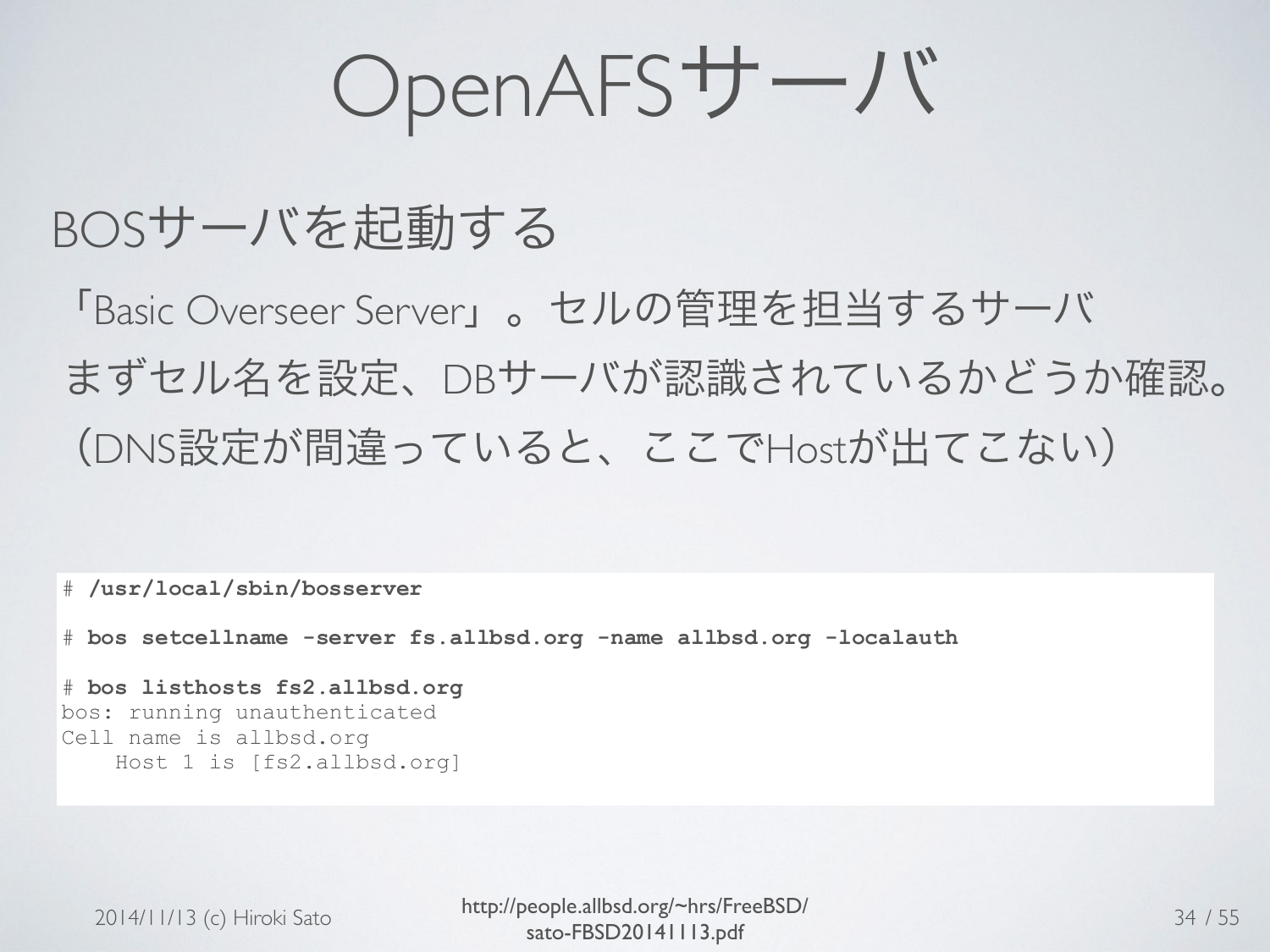OpenAFSサーバ

#### BOSの管理権限を持つユーザを追加する 管理用に"sysadmin" を追加すると良い。 管理権限を持つ一般ユーザは、 区別のために"ユーザ名.afs"とする。

# **bos adduser fs.allbsd.org sysadmin -localauth**  # **bos adduser fs.allbsd.org hrs.afs -localauth**  # **bos listusers fs2.allbsd.org**  bos: running unauthenticated SUsers are: sysadmin hrs.afs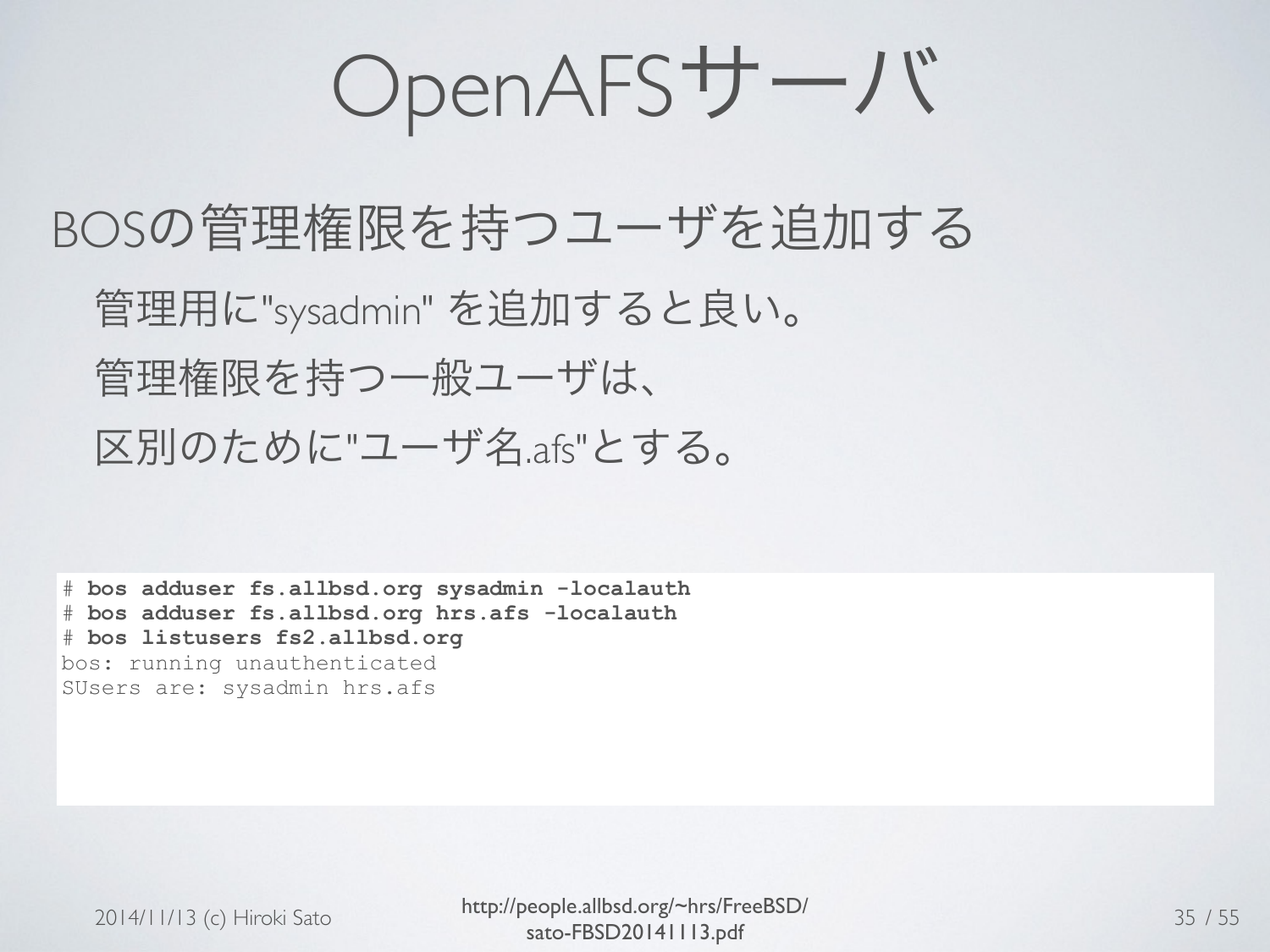#### サーバインスタンスを追加する BUサーバ、PTサーバ、VLサーバを起動するように設定

# **bos create fs.allbsd.org buserver simple ¥ /usr/local/libexec/openafs/buserver -localauth**  # **bos create fs.allbsd.org ptserver simple ¥ /usr/local/libexec/openafs/ptserver -localauth**  # **bos create fs.allbsd.org vlserver simple ¥ /usr/local/libexec/openafs/vlserver -localauth**  # **bos status fs.allbsd.org**  bos: running unauthenticated SUsers are: sysadmin hrs.afs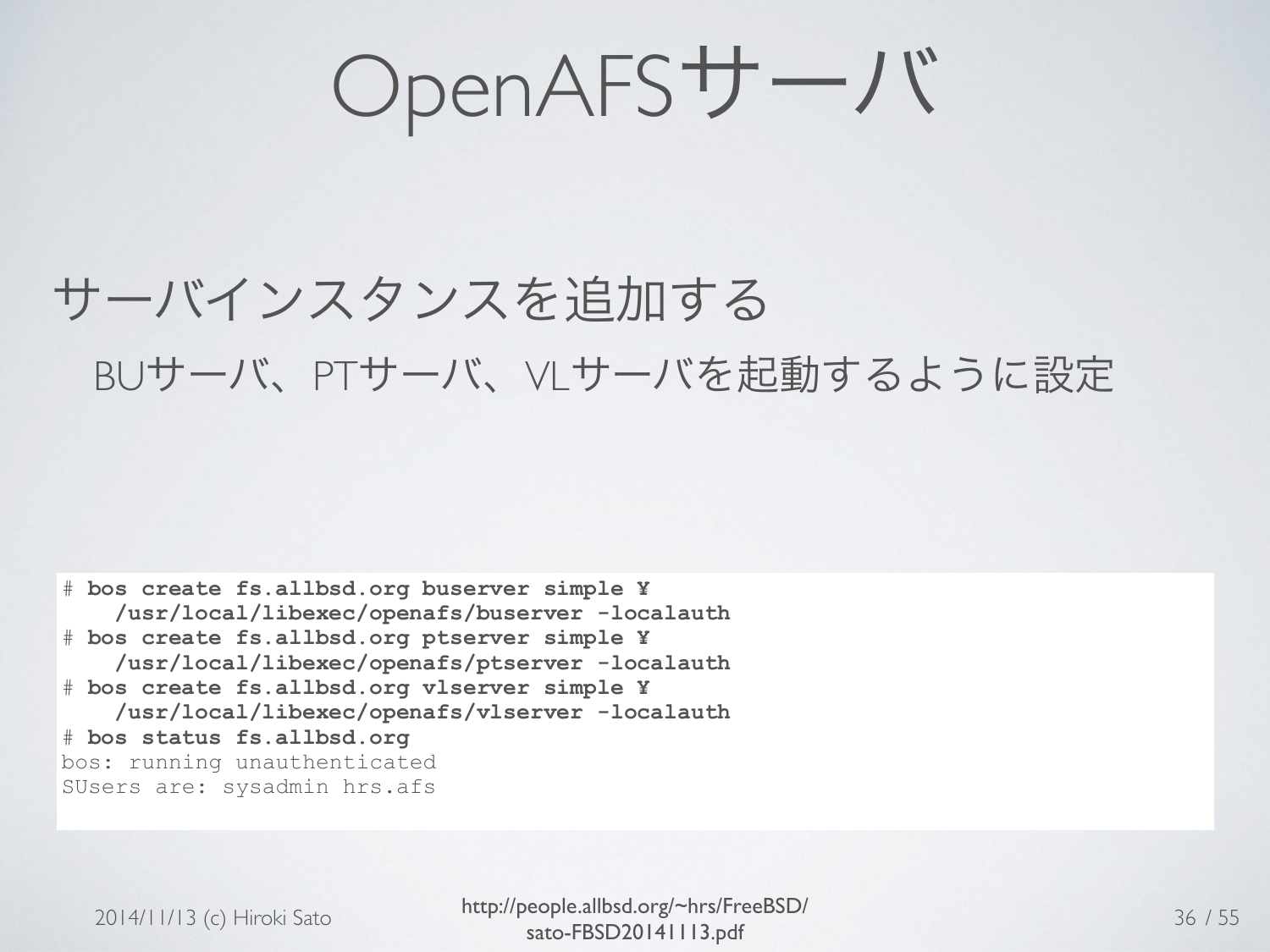#### サーバインスタンスを追加する bos status コマンドで状況を確認できる

# **bos status fs.allbsd.org -long -localauth** Instance buserver, (type is simple) currently running normally. Process last started at Thu Nov 13 15:50:55 2014 (1 proc starts) Command 1 is '/usr/local/libexec/openafs/buserver'

Instance ptserver, (type is simple) currently running normally. Process last started at Thu Nov 13 15:51:40 2014 (1 proc starts) Command 1 is '/usr/local/libexec/openafs/ptserver'

Instance vlserver, (type is simple) currently running normally. Process last started at Thu Nov 13 15:51:47 2014 (1 proc starts) Command 1 is '/usr/local/libexec/openafs/vlserver'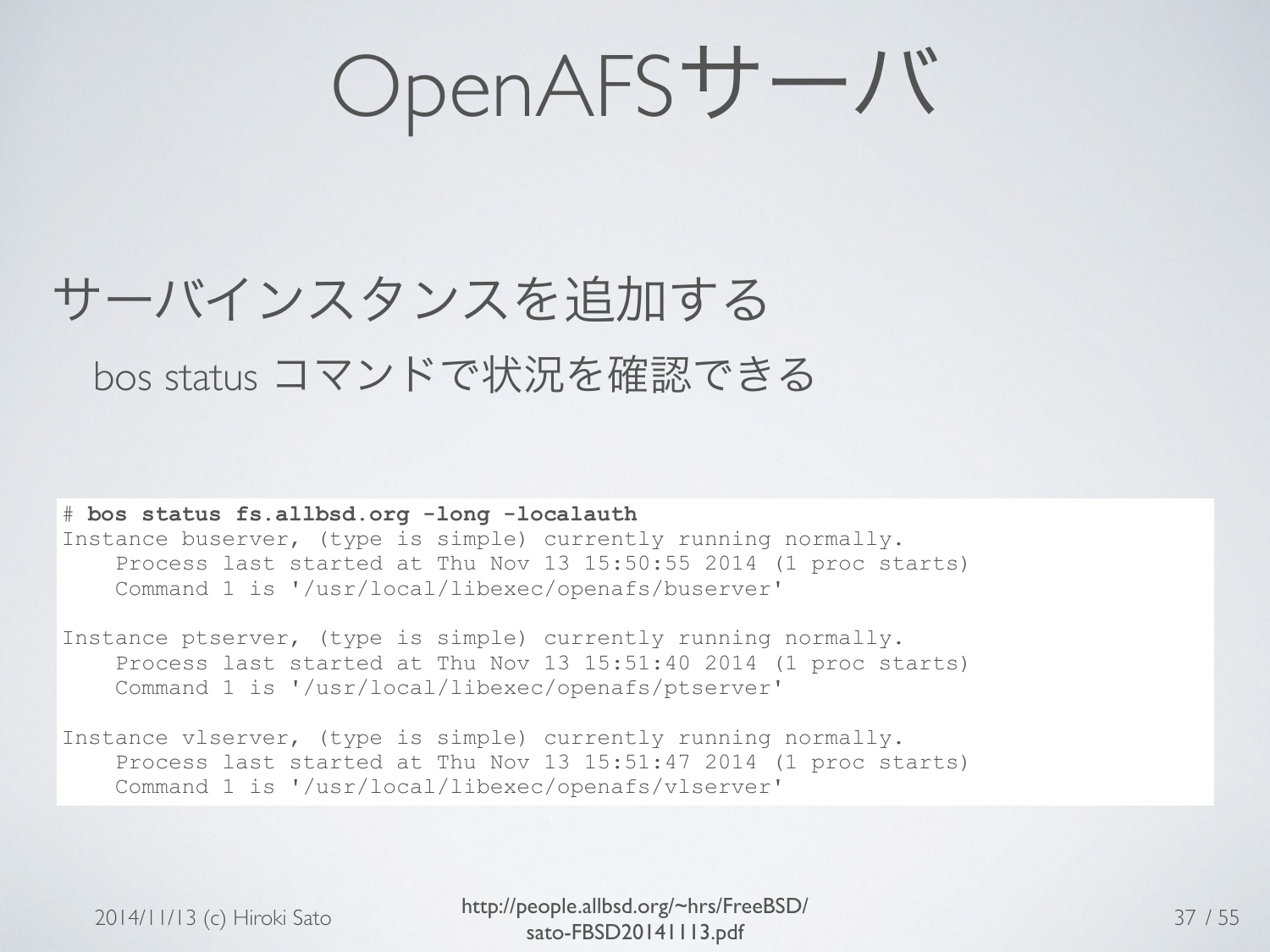#### BOSサーバを再起動する

afsserver\_enable="YES"

# **service afsserver restart**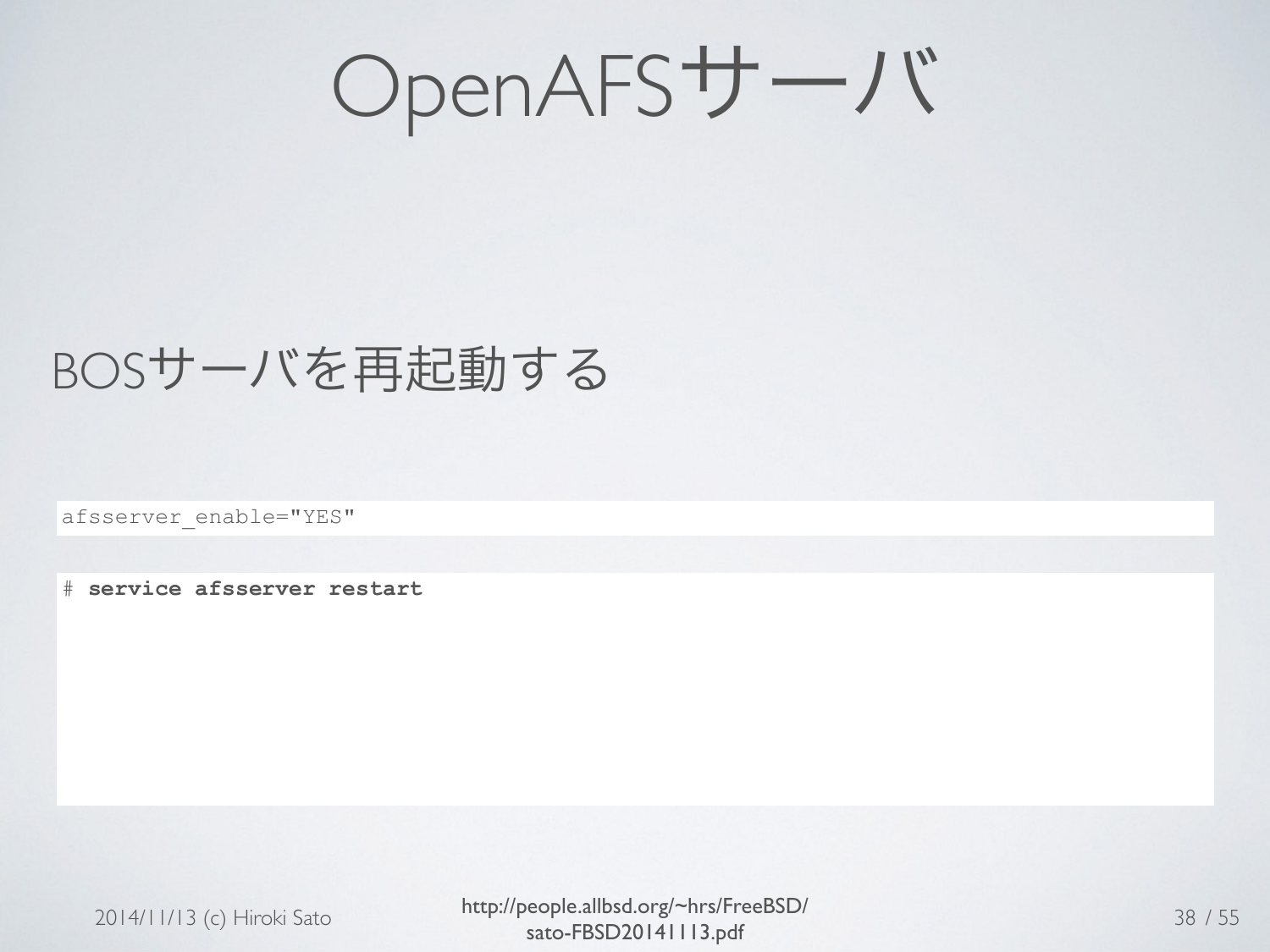#### ここでチェック

#### /usr/local/etc/openafs/CellServDBのIPアドレスに[]が 付いていたら外す

% **cat /usr/local/etc/openafs/CellServDB**  >allbsd.org #Cell name [192.168.2.1] #fs.allbsd.org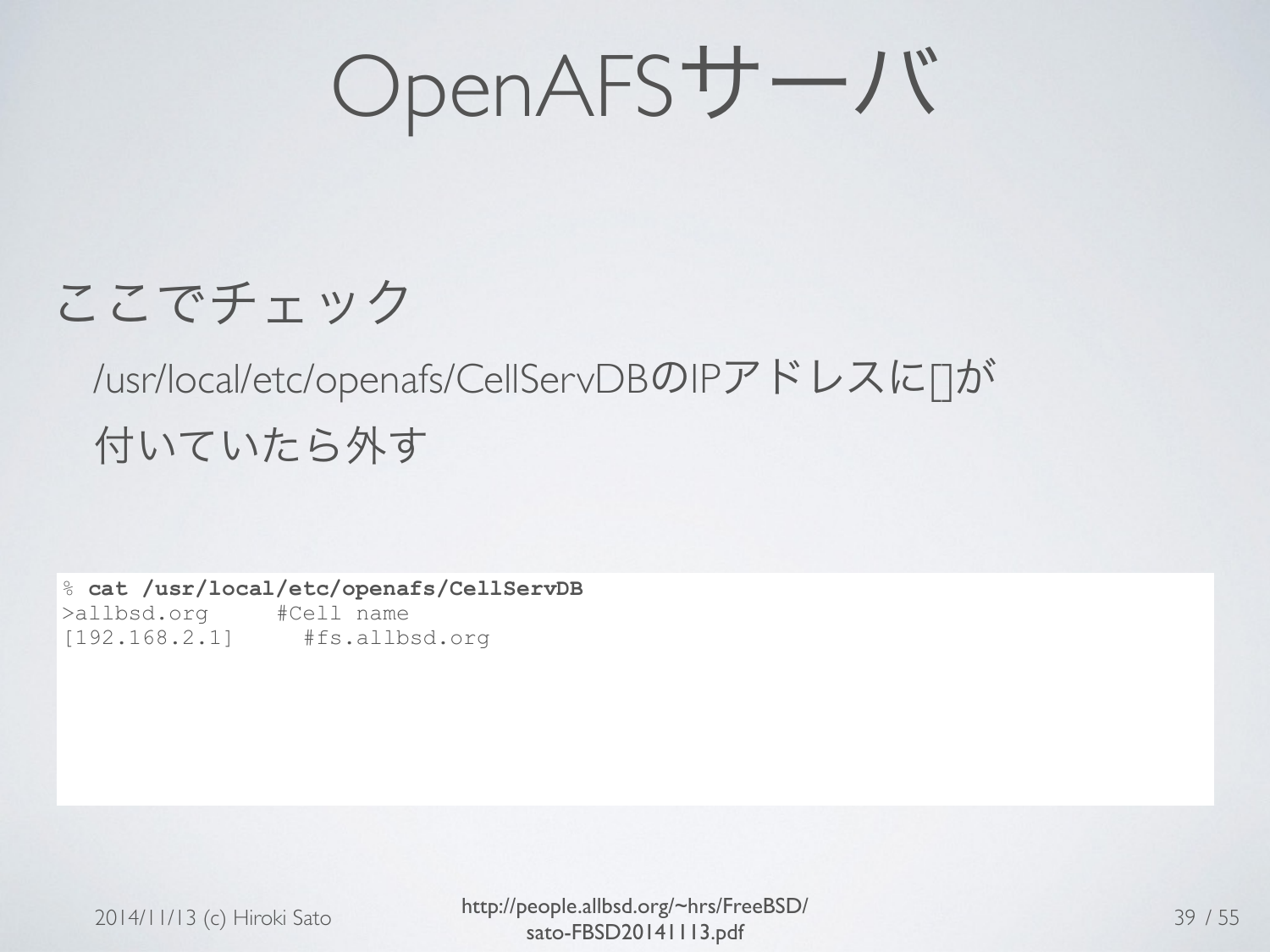#### PTデータベースに、AFS利用者を登録する

# **pts createuser sysadmin -id 1 -localauth**  # **pts adduser sysadmin system:administrators -localauth** 

# **pts createuser hrs.afs -id 21001 -localauth**  # **pts adduser hrs.afs system:administrators -localauth**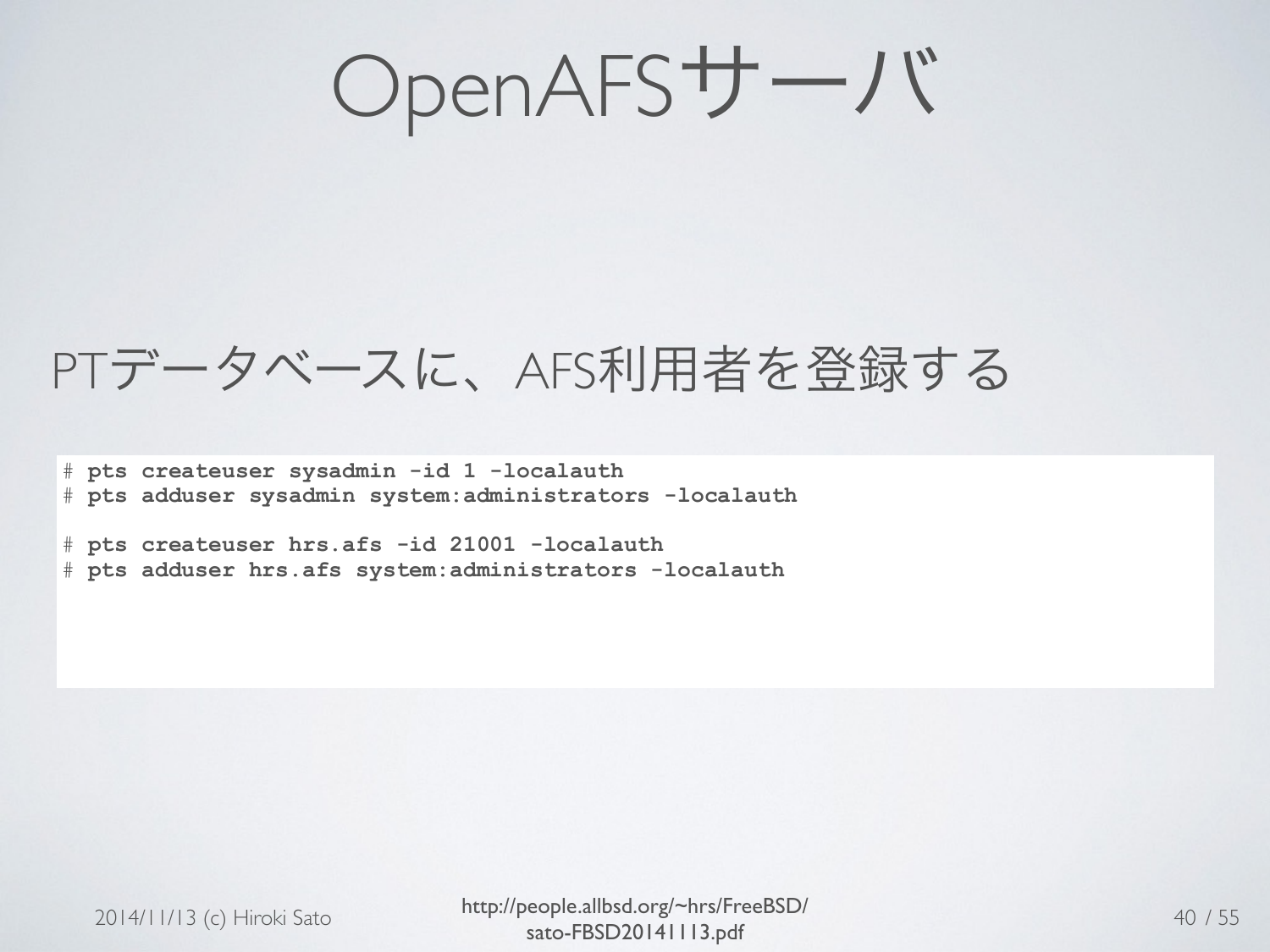#### PTデータベースに、AFS利用者を登録する

| # pts listentries -user -localauth |            |          |                  |
|------------------------------------|------------|----------|------------------|
| Name                               |            |          | ID Owner Creator |
| anonymous                          | 32766 -204 |          | $-204$           |
| hrs.afs                            | 21001      | $-204$   | $-204$           |
| sysadmin                           |            | $1 -204$ | $-204$           |

#### # **pts listentries -group -localauth**

| Name                   |        |        | Owner Creator |
|------------------------|--------|--------|---------------|
| system: administrators | $-204$ | $-204$ | $-204$        |
| system:backup          | $-205$ | $-204$ | $-204$        |
| system: anyuser        | $-101$ | $-204$ | $-204$        |
| system:authuser        | $-102$ | $-204$ | $-204$        |
| system: ptsviewers     | $-203$ | $-204$ | $-204$        |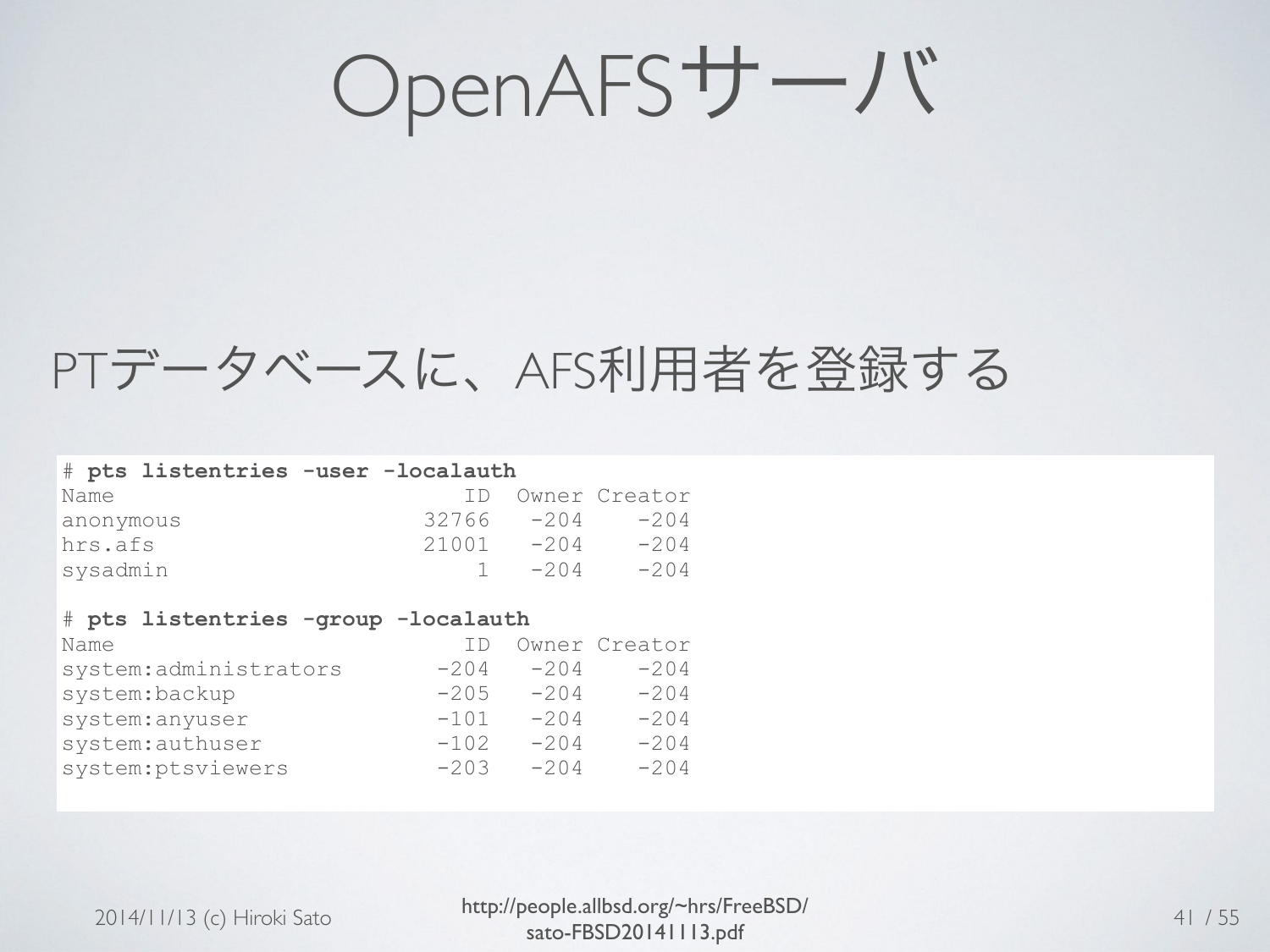#### PT # **pts listentries -user -localauth**  Name ID Owner Creator  $\frac{1}{204}$   $\frac{32766}{204}$   $\frac{-204}{204}$ hrs.afs 21001 -204 -204 すべての設定は/usr/local/etc/openafs/BosConfigに  $\pm$  中国 舌折りケーション 全国 キーケーター ■自動的に記録されている system:administrators -204 -204 -204 system:backup -205 -204 -204 system:anyuser -101 -204 -204 ここまでで、データベースサーバの設定は完了

system:authuser -102 -204 -204 system:ptsviewers -203 -204 -204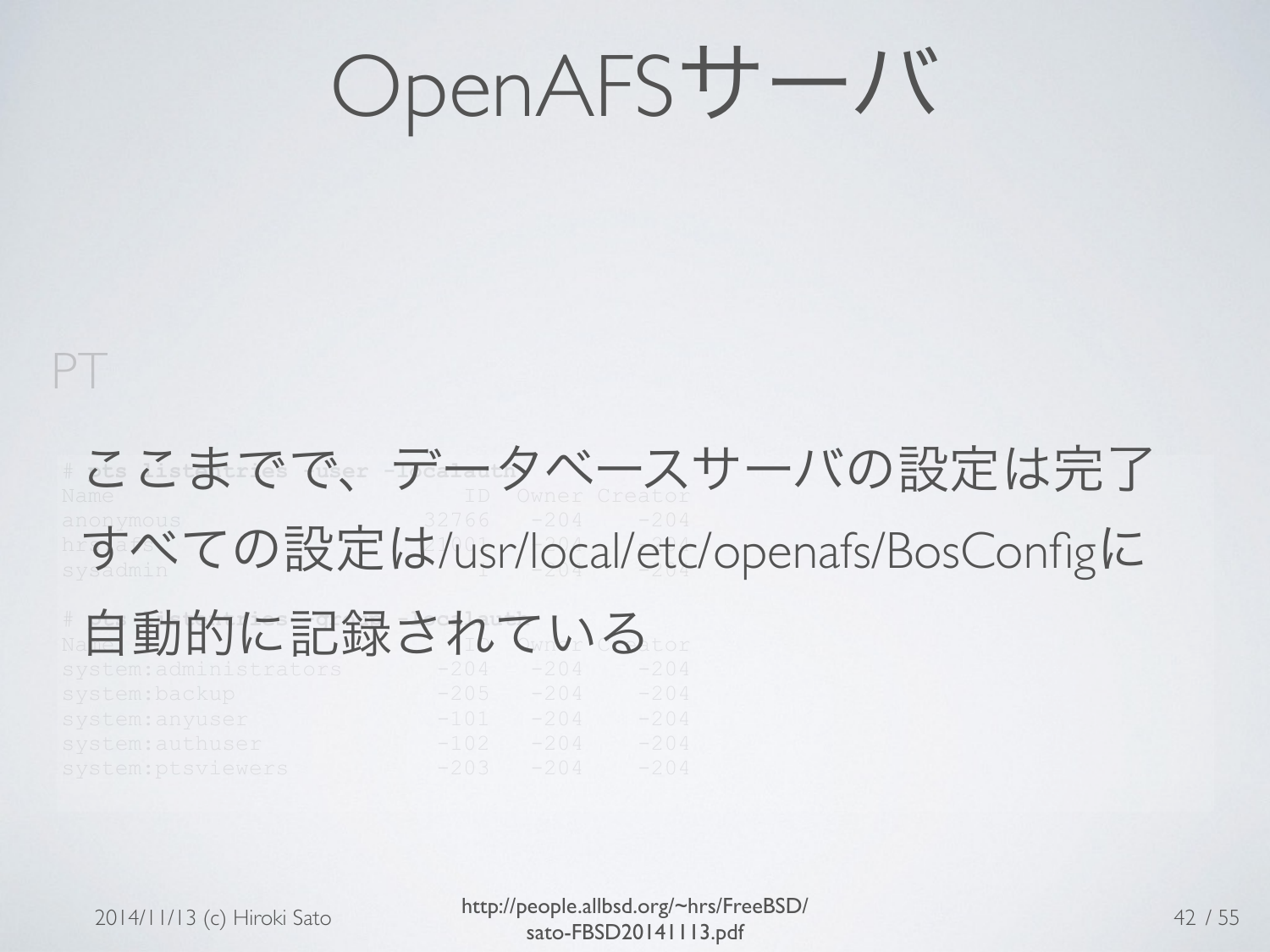OpenAFSサーバ

#### AFSクライアントデーモンを起動

afsd\_enable="YES"

# **service afsd start**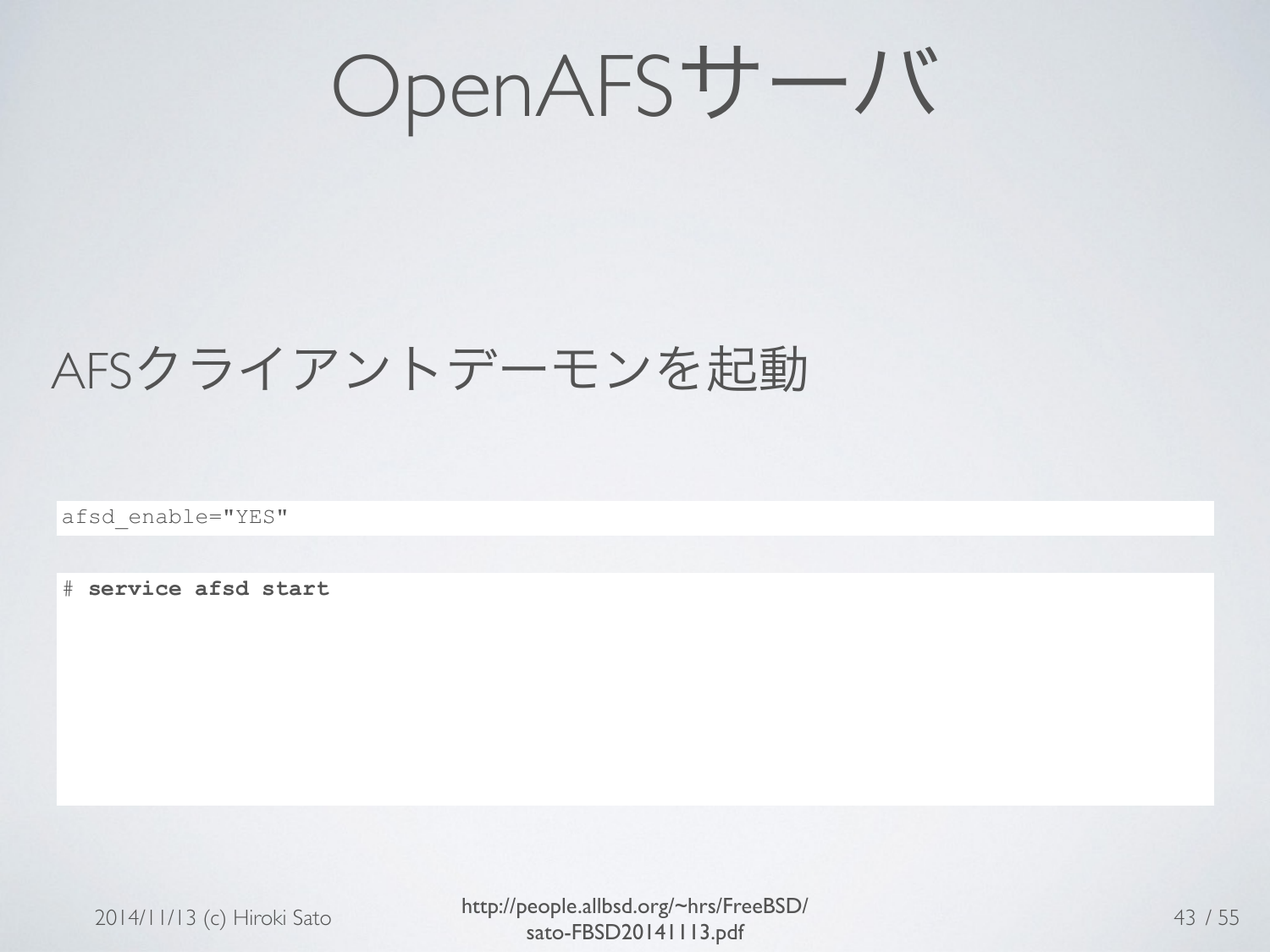OpenAFSサーバ

#### FSサーバインスタンスを追加する 3プロセスを登録する

# **bos create fs.allbsd.org fs fs ¥** 

 **-cmd /usr/local/libexec/openafs/fileserver ¥** 

 **-cmd /usr/local/libexec/openafs/volserver ¥** 

 **-cmd /usr/local/libexec/openafs/salvager -localauth**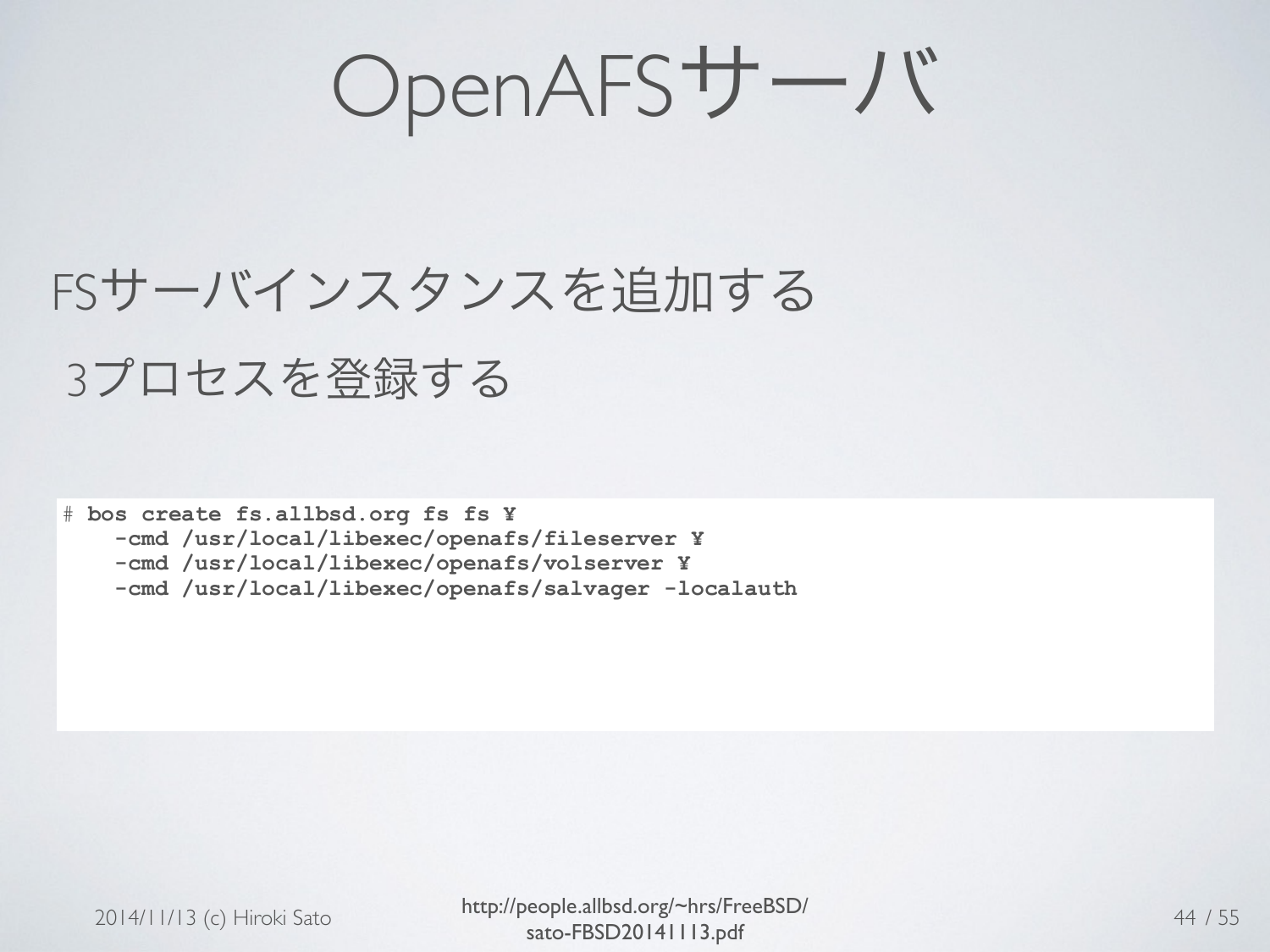#### ボリュームをつくる

#### root.afs が /afs に、root.cell が /afs/allbsd.org に対応

# **vos create fs.allbsd.org /vicepa root.afs -localauth**  Volume 536870915 created on partition /vicepa of fs.allbsd.org # **vos create fs.allbsd.org /vicepa root.cell -localauth**  Volume 536870915 created on partition /vicepa of fs.allbsd.org

# **vos listvol fs.allbsd.org -localauth** Total number of volumes on server fs.allbsd.org partition /vicepa: 1<br>root.afs 536870915 RW 2 K On-line root.afs 536870915 RW root.cell 536870915 RW 2 K On-line

Total volumes onLine 1 ; Total volumes offLine 0 ; Total busy 0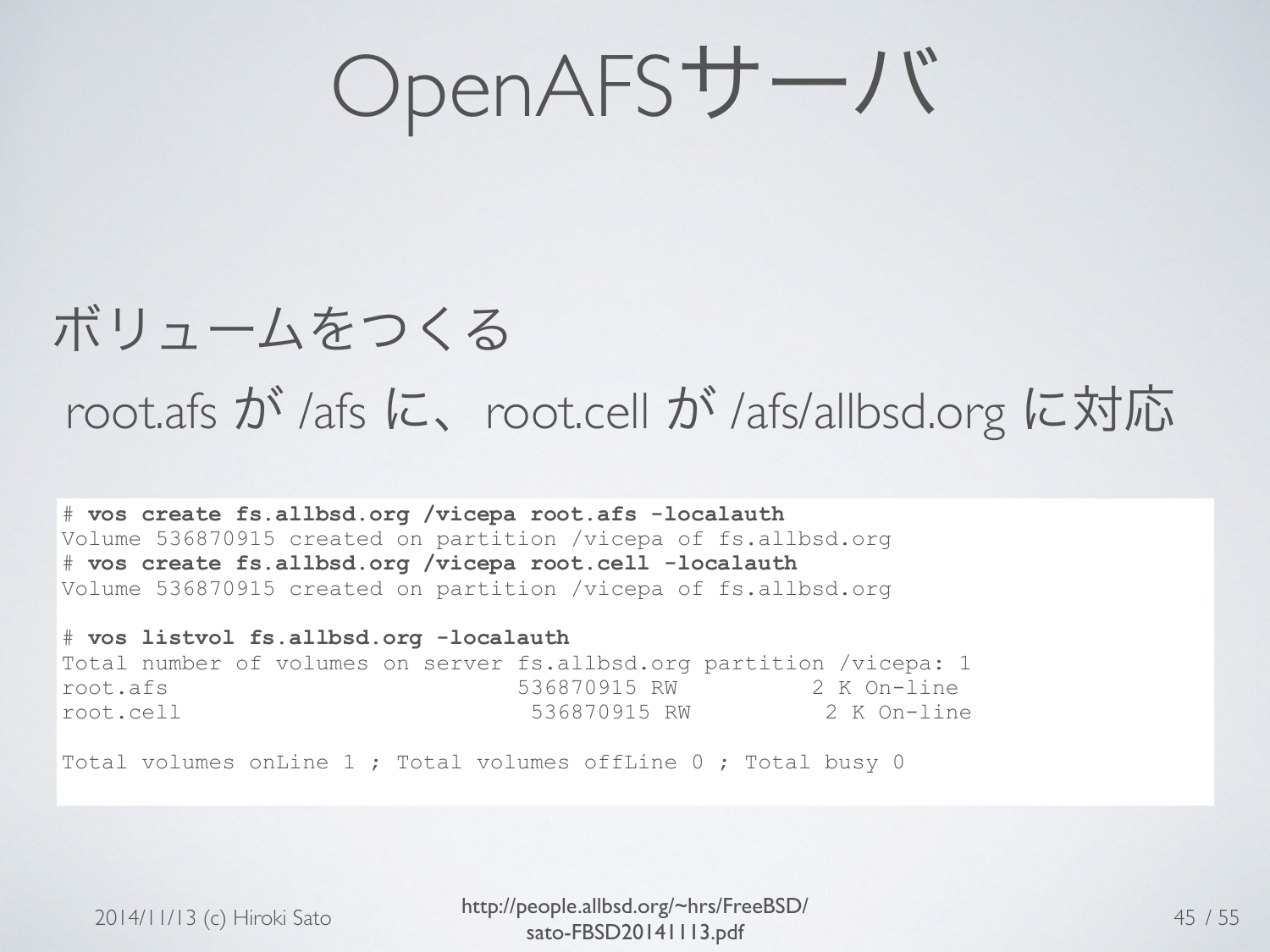OpenAFSサーバ

### DESのKerberos伴を使えるようにしておくこと (/etc/krb5.conf)

[libdefaults] allow weak crypto = TRUE  $\det$  default etypes = des-cbc-crc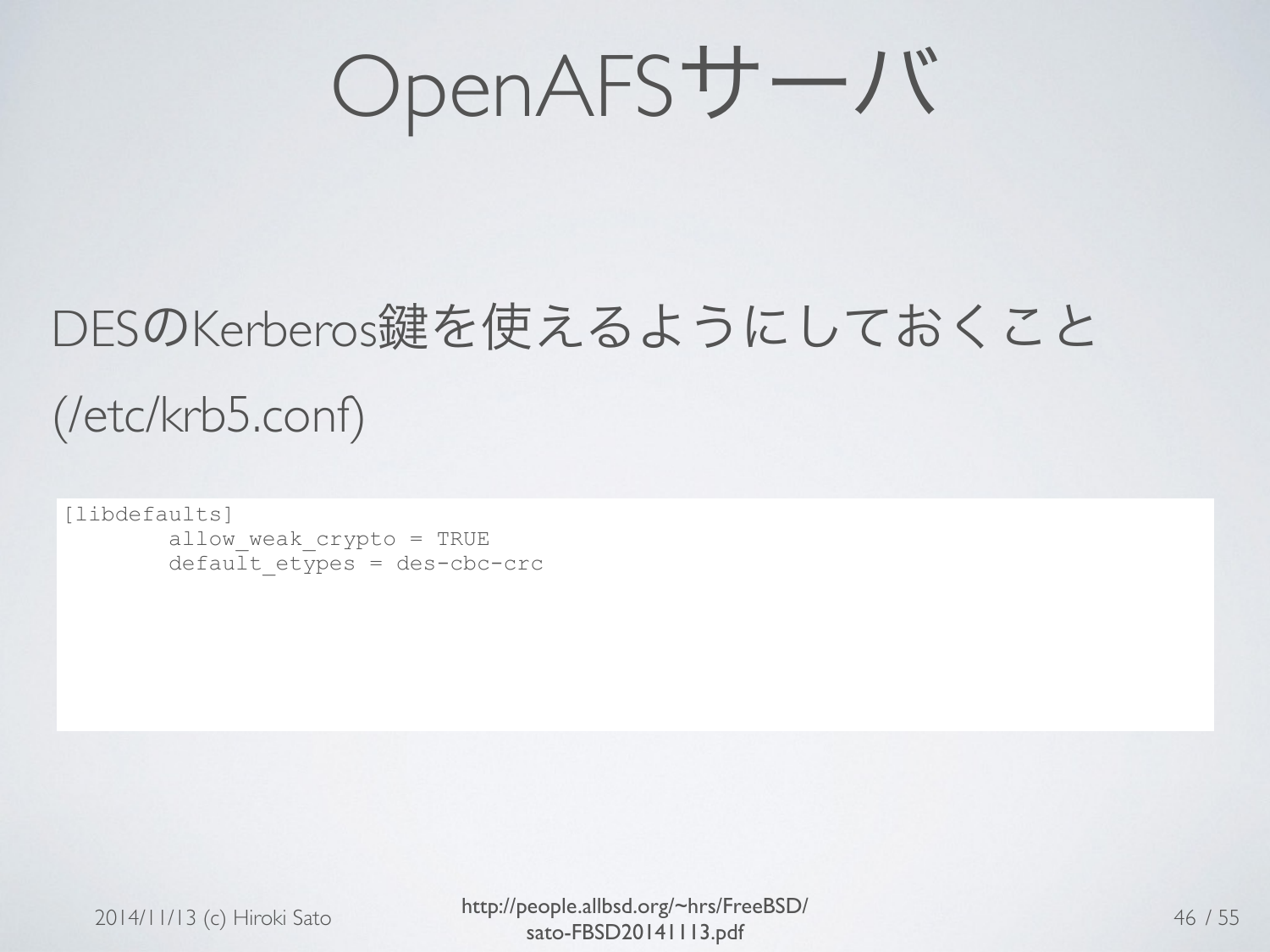OpenAFSサーバ

#### さてアクセス!

# **cd /afs/allbsd.org**  # **ls -al**  total 0 ls: .: Permission denied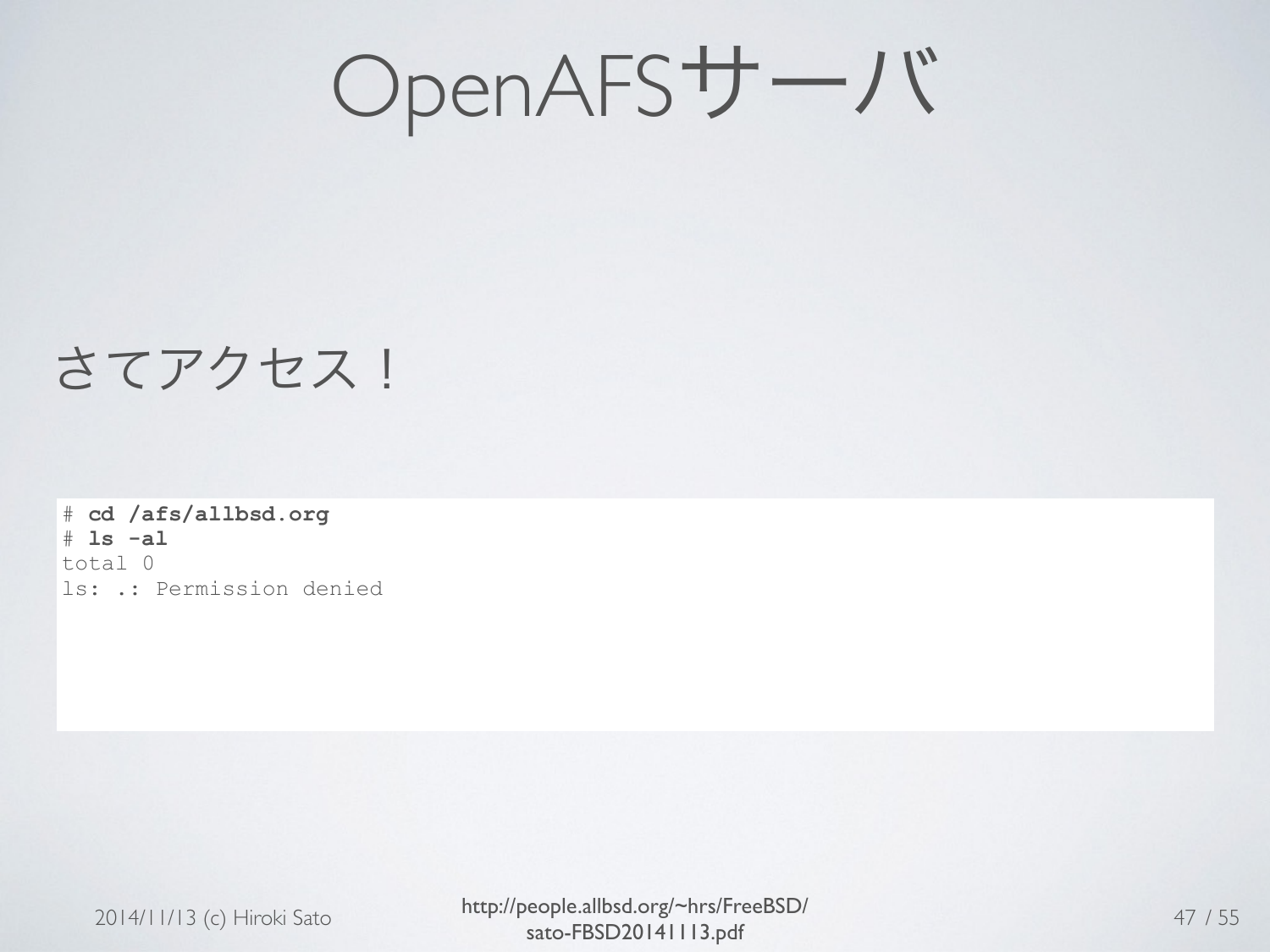#### さてアクセス!

% **kinit hrs/afs@ALLBSD.ORG**  hrs/afs@ALLBSD.ORG's Password: % **aklog -d** Authenticating to cell allbsd.org (server fs.allbsd.org). Trying to authenticate to user's realm ALLBSD.ORG. Getting tickets: afs/allbsd.org@ALLBSD.ORG Using Kerberos V5 ticket natively About to resolve name hrs.afs to id in cell allbsd.org. Id 21001 Set username to AFS ID 21001 Setting tokens. AFS ID 21001 @ allbsd.org # **cd /afs/allbsd.org**  # **ls -al**  total 5 drwxrwxrwx 2 root wheel 2048 Nov 13 17:38 ./ drwxr-xr-x 5 root wheel 2048 Jan 1 1970 ../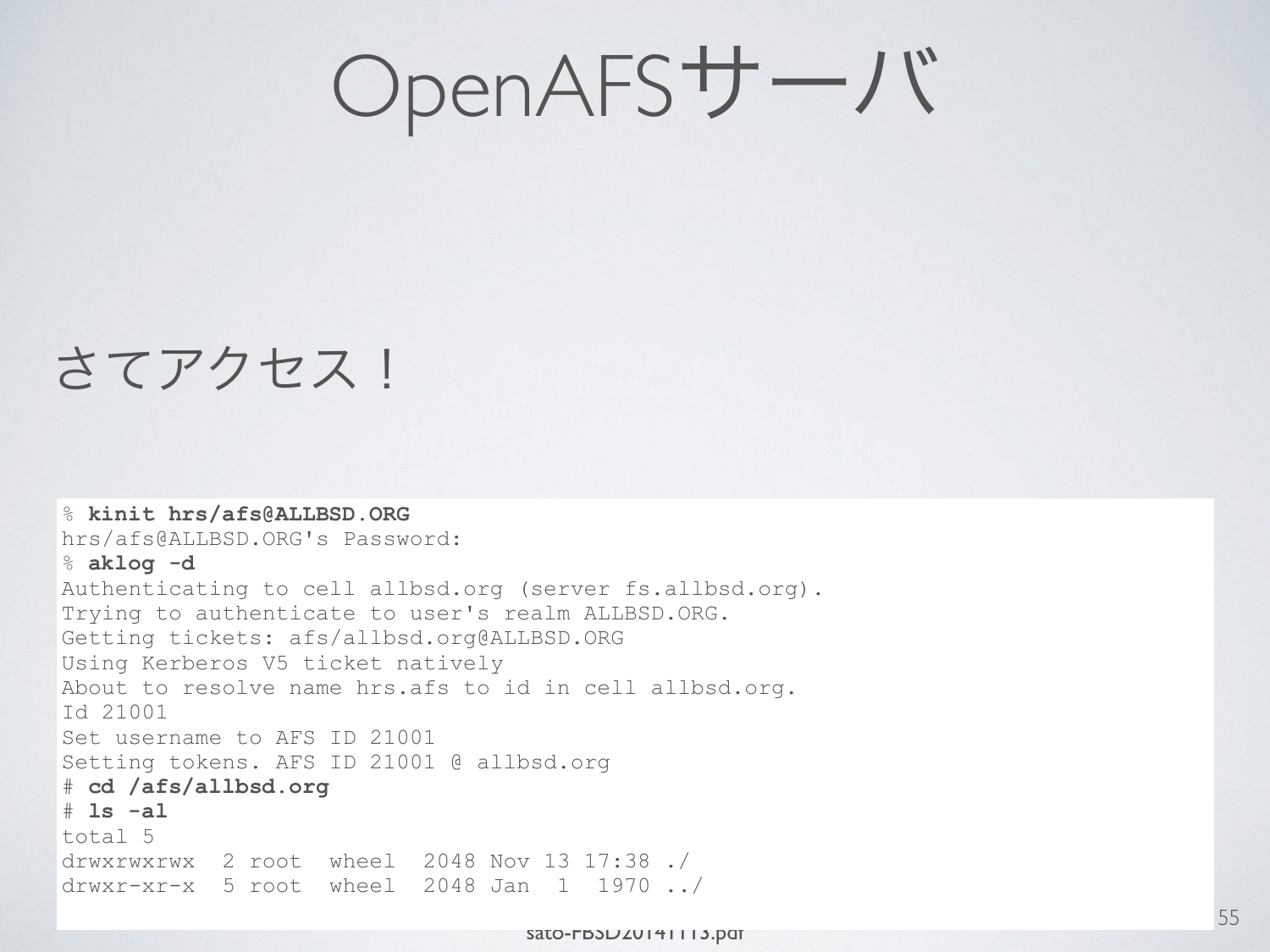### kinit で鍵を取得、aklog でAFS鍵に変換 あとは自由に読み書きできる

% **kinit hrs/afs@ALLBSD.ORG**  hrs/afs@ALLBSD.ORG's Password: % **aklog -d** Authenticating to cell allbsd.org (server fs.allbsd.org). Trying to authenticate to user's realm ALLBSD.ORG. Getting tickets: afs/allbsd.org@ALLBSD.ORG Using Kerberos V5 ticket natively About to resolve name hrs.afs to id in cell allbsd.org. Id 21001 Set username to AFS ID 21001 Setting tokens. AFS ID 21001 @ allbsd.org # **cd /afs/allbsd.org**  # **ls -al**  total 5 drwxrwxrwx 2 root wheel 2048 Nov 13 17:38 ./ drwxr-xr-x 5 root wheel 2048 Jan 1 1970 ../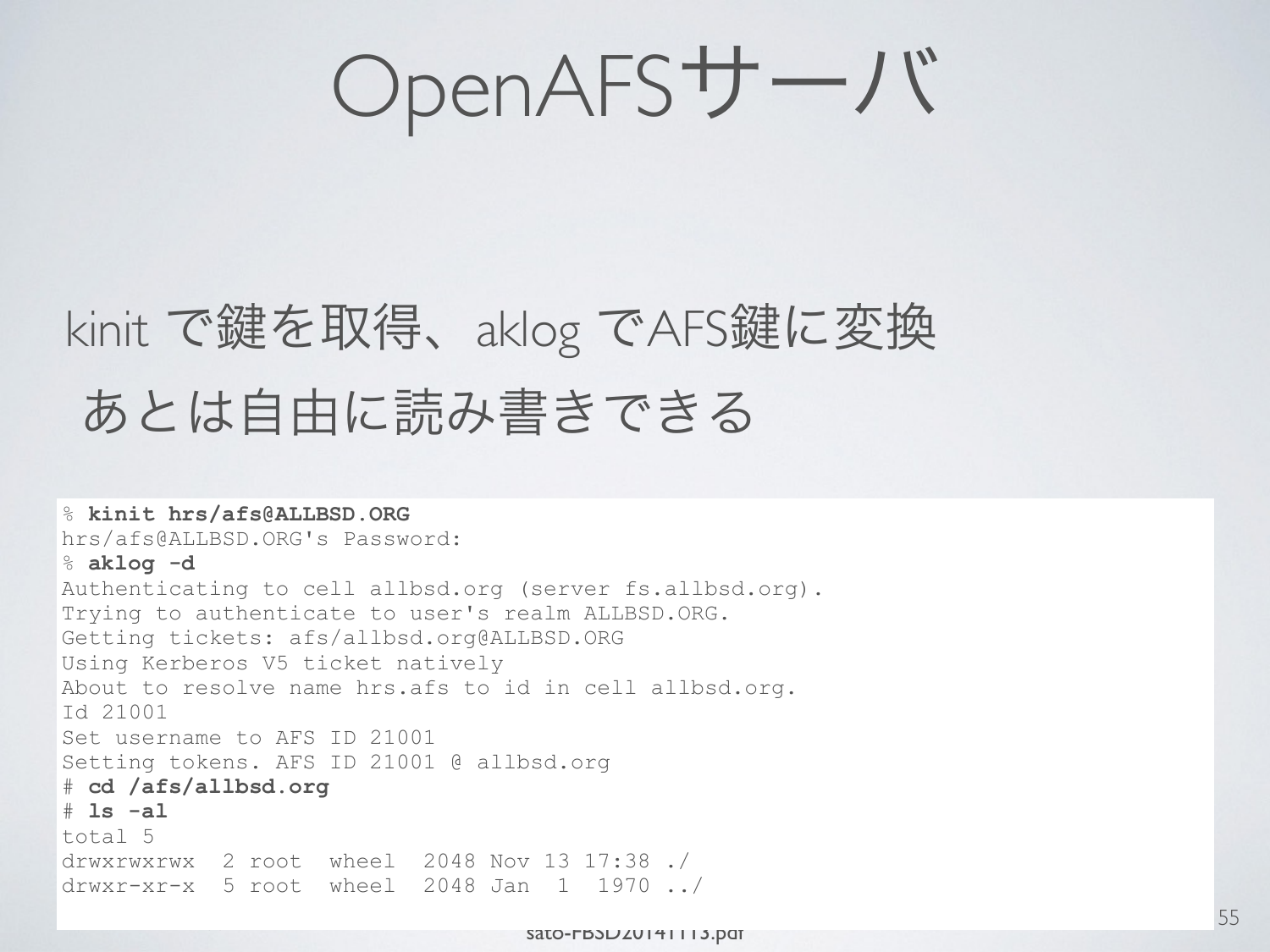#### アクセス制御

% **fs listacl /afs/allbsd.org**  Access list for /afs/allbsd.org is Normal rights: system:administrators rlidwka

% **fs setacl /afs/allbsd.org system:anyuser rl** % **fs listacl /afs/allbsd.org**  Access list for /afs/allbsd.org is Normal rights: system:administrators rlidwka system:anyuser rl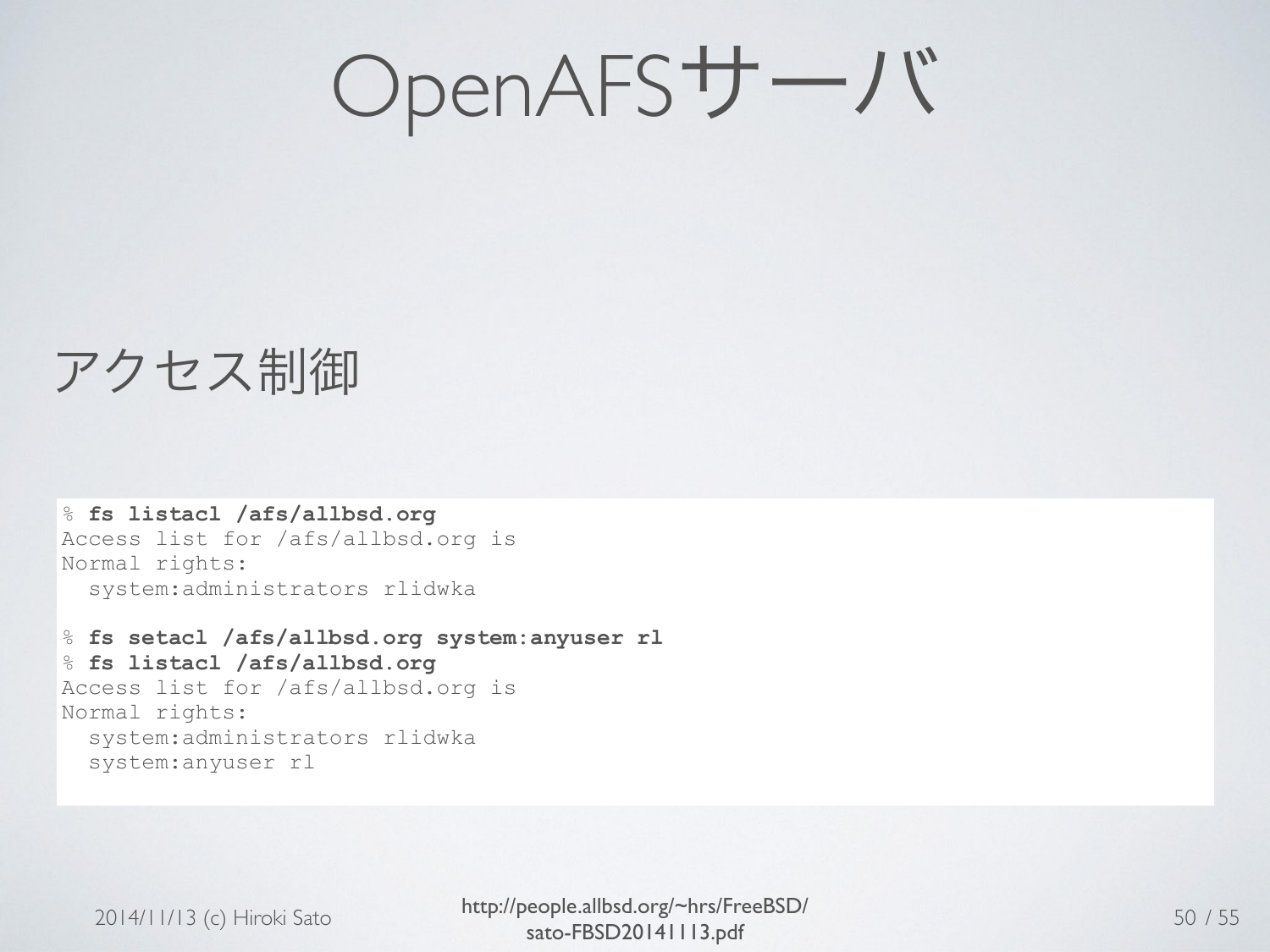#### 2台目を追加するには?

- ▶ FSサーバだけを増やせばよい!
- ▶ 新しいサーバ(fs2.allbsd.org):
	- ▶ bos setcellname して、FSインスタンスのみを起動
- ▶ データベースサーバ:
- ▶ セルにfs2.allbsd.orgを追加する
	- ▶ bos addhost fs.allbsd.org fs2.allbsd.org -localauth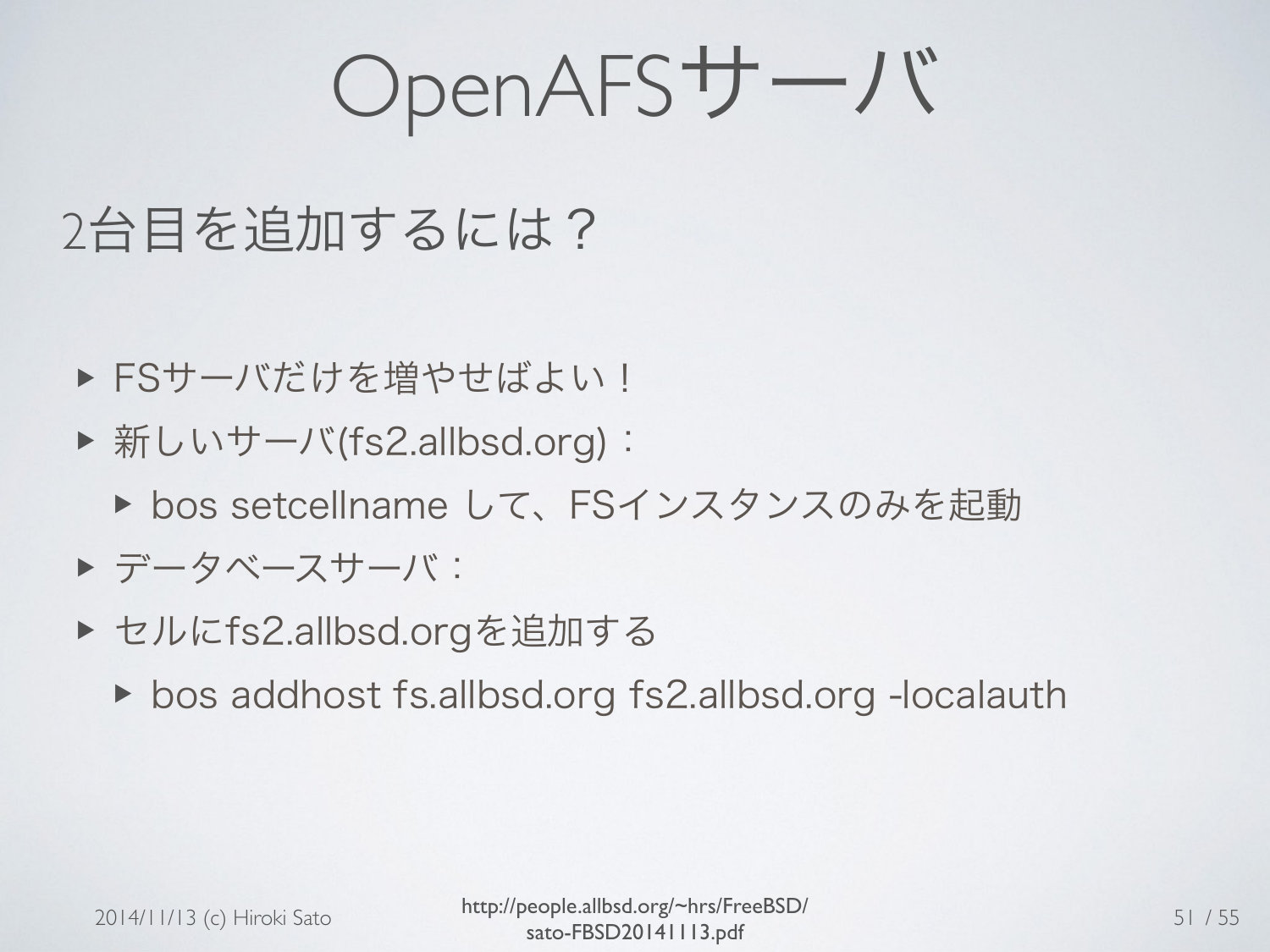OpenAFSサーバ

#### 2台目を追加するには?

▶ データベースサーバ、FSサーバ、どちらも複数持てる ▶ 冗長性が自動的に確保され、使えるものが使われる

#### ▶ バックアップ、レプリケーション構成は、 FSサーバの追加時に指定する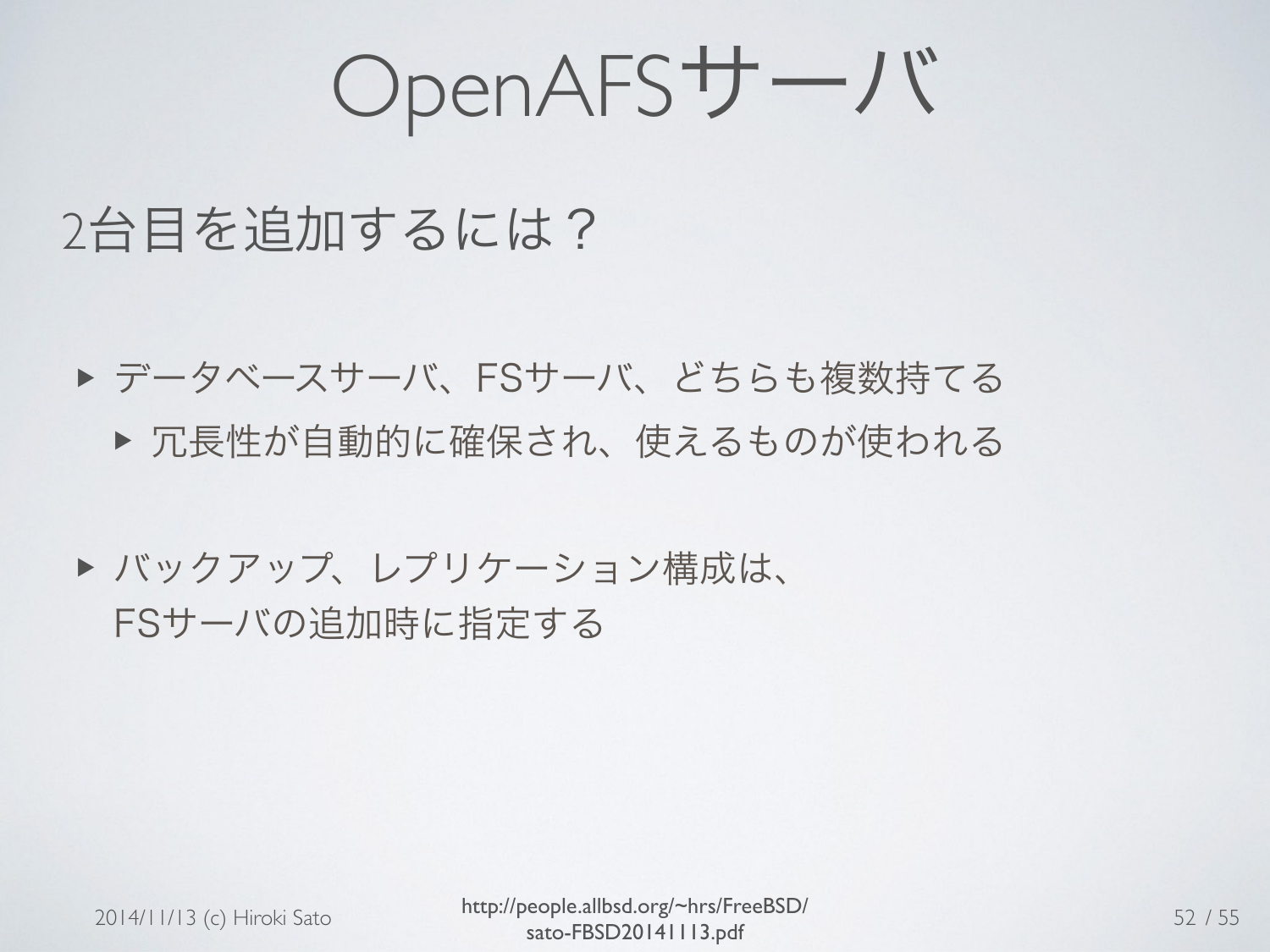#### kinitが必要ということは、cronとかはどうするの?

#### → あらかじめ鍵を取り出しておいて kinitする

#!/bin/sh /usr/bin/kinit -t /etc/cron.keytab cron/afs /usr/local/bin/aklog -setpag

....

/usr/local/bin/unlog /usr/bin/kdestroy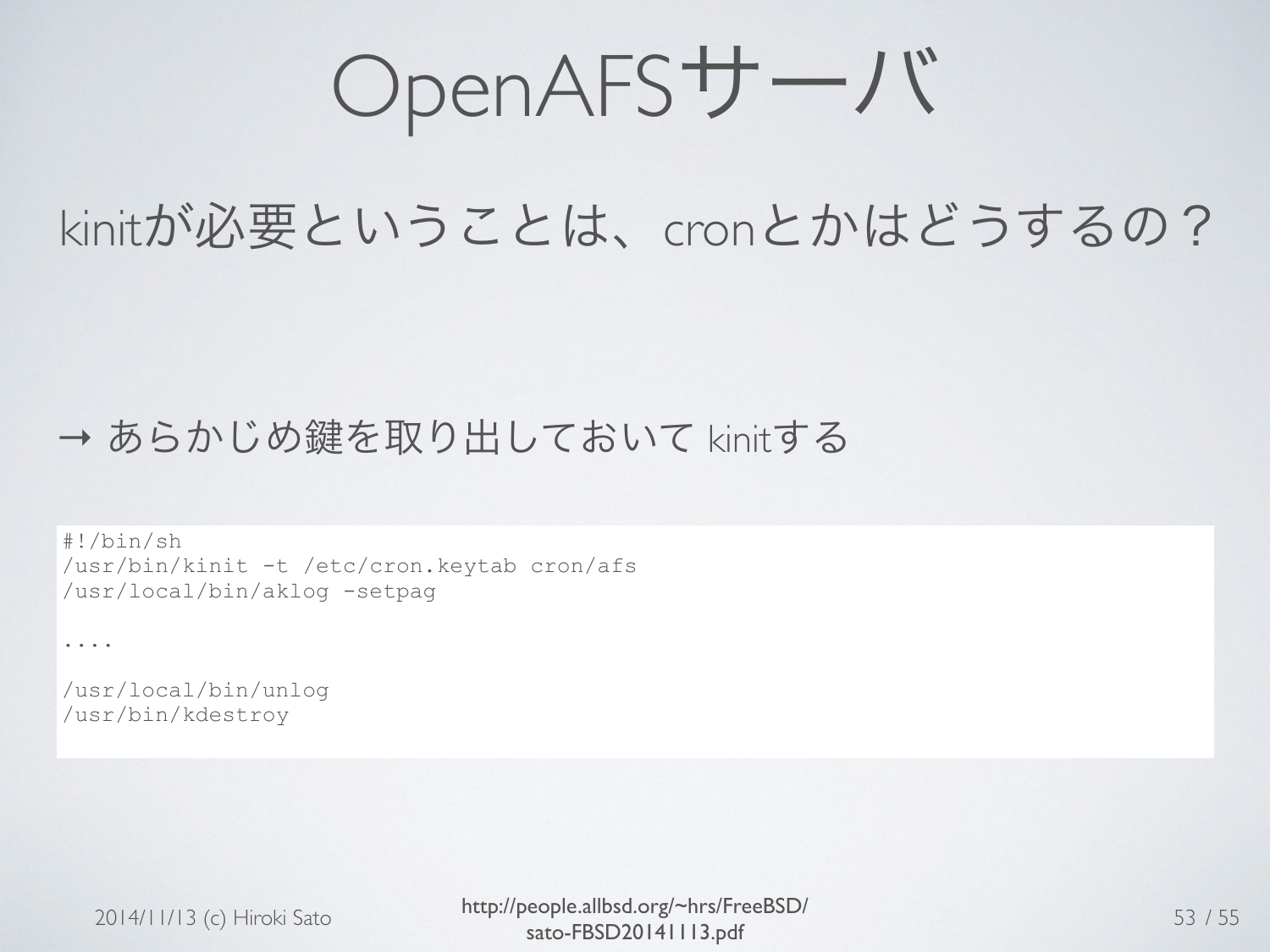### まとめ

- ▶ 分散ファイルシステムの考え方 → スケーラビリティが最重要課題
- ▶ OpenAFSをシングルボリュームで動かす設定方法
	- → KerberosとDNSの設定も必要
	- → bos, pts, vos などのコマンドを使う
- ▶ Kerberos鍵をkinitで取り出し、aklogしてアクセス権を得る。
- ▶ 次回は、より実用的な構成方法と、GlusterFSについて 扱います。